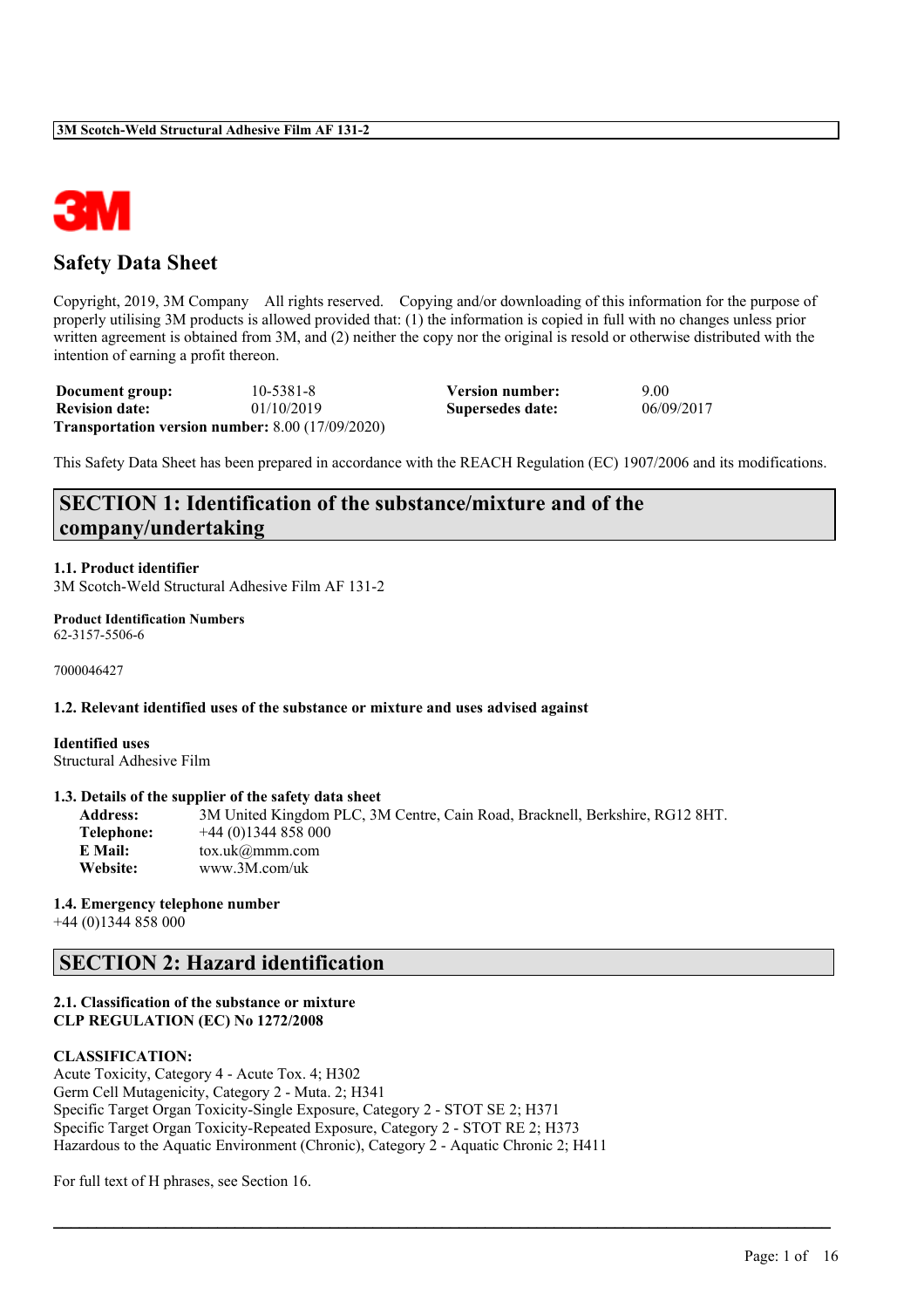### **2.2. Label elements CLP REGULATION (EC) No 1272/2008**

# **SIGNAL WORD**

WARNING.

# **Symbols:**

GHS07 (Exclamation mark) | GHS08 (Health Hazard) |GHS09 (Environment) |

# **Pictograms**



| Ingredients:                                                                            |               |           |            |
|-----------------------------------------------------------------------------------------|---------------|-----------|------------|
| Ingredient                                                                              | CAS Nbr       | EC No.    | $\%$ by Wt |
| 4,4'-Diamino diphenyl sulphone                                                          | $80 - 08 - 0$ | 201-248-4 | $15 - 40$  |
| $p-(2,3-\epsilon p\alpha xyprop\alpha xy)-N,N-bis(2,3-\epsilon)$<br>epoxypropyl)aniline | 5026-74-4     | 225-716-2 | $10 - 30$  |

# **HAZARD STATEMENTS:**

| H <sub>3</sub> 02<br>H341 | Harmful if swallowed.<br>Suspected of causing genetic defects.                                                     |
|---------------------------|--------------------------------------------------------------------------------------------------------------------|
| H371                      | blood or blood-forming organs<br>May cause damage to organs:                                                       |
| H373                      | May cause damage to organs through prolonged or repeated exposure:<br>blood or blood-<br>liver  <br>forming organs |
| H411                      | Toxic to aquatic life with long lasting effects.                                                                   |

# **PRECAUTIONARY STATEMENTS**

| <b>Prevention:</b> |                                   |
|--------------------|-----------------------------------|
| P <sub>260</sub> A | Do not breathe vapours.           |
| <b>P280E</b>       | Wear protective gloves.           |
| P <sub>273</sub>   | Avoid release to the environment. |

### **Disposal:**

P501 Dispose of contents/container in accordance with applicable local/regional/national/international regulations.

### **SUPPLEMENTAL INFORMATION:**

| <b>Supplemental Hazard Statements:</b> |                                                                                      |
|----------------------------------------|--------------------------------------------------------------------------------------|
| EUH208                                 | Contains $p-(2,3-\epsilon p0xy) - N$ , $N-bis(2,3-\epsilon p0xy)$ proves and $q-4$ . |
|                                        | ISOPROPYLIDENEDIPHENOL-EPICHLOROHYDRIN POLYMER (MW unknown                           |
|                                        | or $\leq$ =700). May produce an allergic reaction.                                   |

 $\mathcal{L}_\mathcal{L} = \mathcal{L}_\mathcal{L} = \mathcal{L}_\mathcal{L} = \mathcal{L}_\mathcal{L} = \mathcal{L}_\mathcal{L} = \mathcal{L}_\mathcal{L} = \mathcal{L}_\mathcal{L} = \mathcal{L}_\mathcal{L} = \mathcal{L}_\mathcal{L} = \mathcal{L}_\mathcal{L} = \mathcal{L}_\mathcal{L} = \mathcal{L}_\mathcal{L} = \mathcal{L}_\mathcal{L} = \mathcal{L}_\mathcal{L} = \mathcal{L}_\mathcal{L} = \mathcal{L}_\mathcal{L} = \mathcal{L}_\mathcal{L}$ 

Contains 34% of components with unknown hazards to the aquatic environment.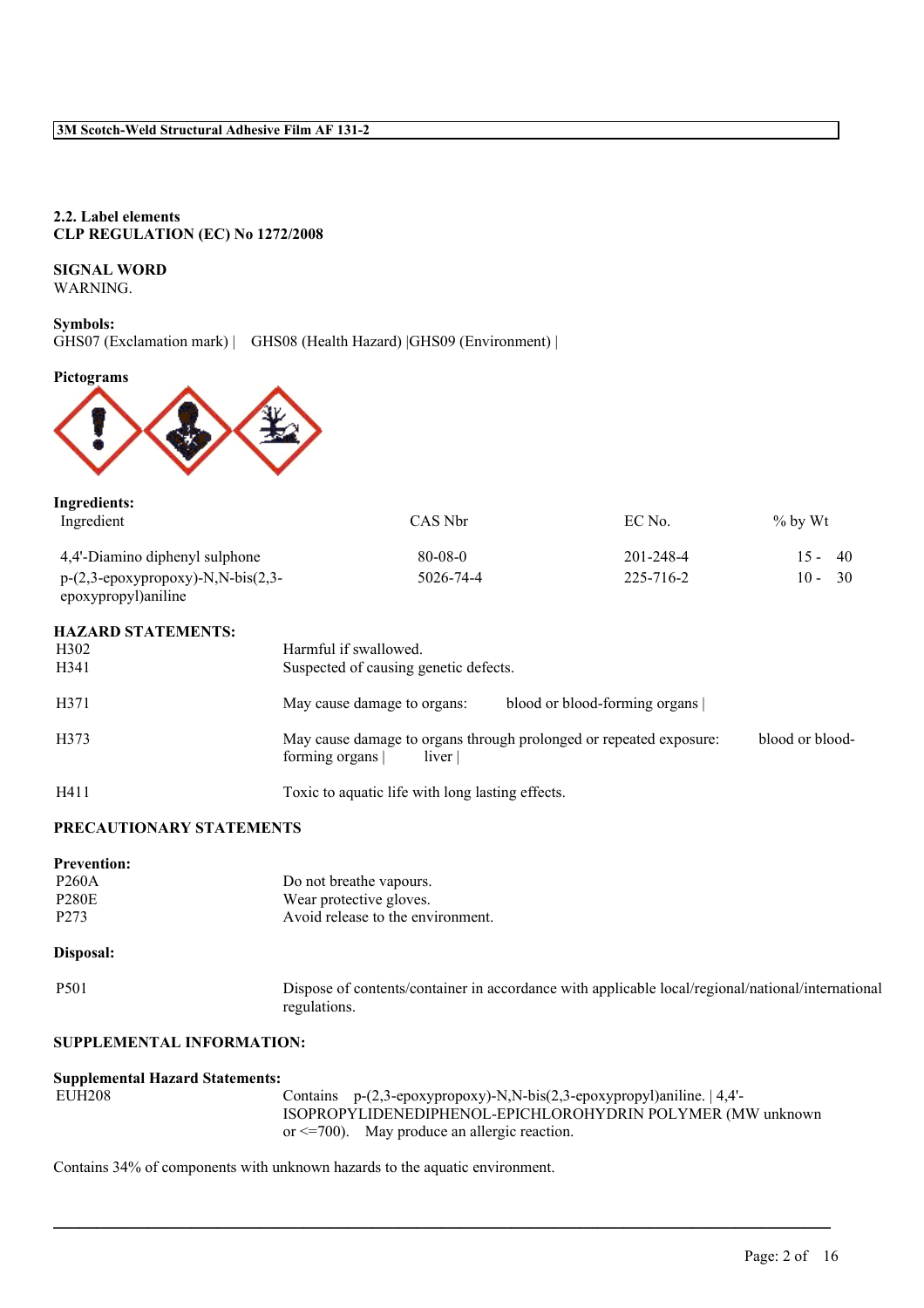# **Notes on labelling**

Eye Irrit. 2 (H319) is not applied due to the nature of this product (adhesive film). Test data from similar materials indicate that this film does not cause dermal sensitization and is, at most, a mild skin irritant. Skin Irrit. 2 (H315) and Skin Sens. 1 (H317) removed based on this test data.

# **2.3. Other hazards**

None known.

# **SECTION 3: Composition/information on ingredients**

| Ingredient                                                          | <b>CAS Nbr</b>       | EC No.    | <b>REACH</b> | $%$ by Wt                | <b>Classification</b>          |
|---------------------------------------------------------------------|----------------------|-----------|--------------|--------------------------|--------------------------------|
|                                                                     |                      |           | Registration |                          |                                |
|                                                                     |                      |           | No.          |                          |                                |
| Epoxy resin                                                         | Trade                |           |              | $20 -$                   | 40 Substance not classified as |
|                                                                     | Secret               |           |              |                          | hazardous                      |
| 4,4'-Diamino diphenyl sulphone                                      | $80 - 08 - 0$        | 201-248-4 | $ 01 -$      | $15 -$                   | 40 Acute Tox. 4, H302          |
|                                                                     |                      |           | 2119949572-  |                          | Aquatic Chronic 2, H411        |
|                                                                     |                      |           | 30           |                          | STOT SE 2, H371; STOT          |
|                                                                     |                      |           |              |                          | RE 2, H373                     |
| $p-(2,3-\epsilon poxypropoxy)-N,N-bis(2,3-\epsilon poxypropoxy)-N,$ | 5026-74-4            | 225-716-2 | $ 01-$       | $10 -$                   | 30 Aquatic Chronic 2, H411     |
| epoxypropyl)aniline                                                 |                      |           | 2119954405-  |                          | Acute Tox. 4, H302; Skin       |
|                                                                     |                      |           | 36           |                          | Irrit. 2, H315; Eye Irrit. 2,  |
|                                                                     |                      |           |              |                          | H319; Skin Sens. 1, H317;      |
|                                                                     |                      |           |              |                          | Muta. 2, H341                  |
| 4,4'-ISOPROPYLIDENEDIPHENOL-                                        | 25068-38-6 500-033-5 |           |              | $5 -$<br>10              | Skin Irrit. 2, H315; Eye       |
| <b>EPICHLOROHYDRIN POLYMER</b>                                      |                      |           |              |                          | Irrit. 2, H319; Skin Sens. 1,  |
| (MW unknown or $\leq$ =700)                                         |                      |           |              |                          | H317; Aquatic Chronic 2,       |
|                                                                     |                      |           |              |                          | H411                           |
| Synthetic amorphous silica, fumed,                                  | 112945-52-           |           | $01 -$       | $0.5 -$<br>$\mathcal{E}$ | Substance with a               |
| crystalline-free                                                    | 5                    |           | 2119379499-  |                          | Community level exposure       |
|                                                                     |                      |           | 16           |                          | limit in the workplace         |
| Siloxanes and Silicones, di-Me, reaction                            | 67762-90-7           |           |              | $0.5 -$                  | Substance with a               |
| products with silica                                                |                      |           |              | 2.5                      | Community level exposure       |
|                                                                     |                      |           |              |                          | limit in the workplace         |
| <b>Butanone</b>                                                     | 78-93-3              | 201-159-0 |              | $0 -$                    | 0.9 Flam. Liq. 2, H225; Eye    |
|                                                                     |                      |           |              |                          | Irrit. 2, H319; STOT SE 3,     |
|                                                                     |                      |           |              |                          | H336; EUH066                   |

Please see section 16 for the full text of any H statements referred to in this section

For information on ingredient occupational exposure limits or PBT or vPvB status, see sections 8 and 12 of this SDS

 $\mathcal{L}_\mathcal{L} = \mathcal{L}_\mathcal{L} = \mathcal{L}_\mathcal{L} = \mathcal{L}_\mathcal{L} = \mathcal{L}_\mathcal{L} = \mathcal{L}_\mathcal{L} = \mathcal{L}_\mathcal{L} = \mathcal{L}_\mathcal{L} = \mathcal{L}_\mathcal{L} = \mathcal{L}_\mathcal{L} = \mathcal{L}_\mathcal{L} = \mathcal{L}_\mathcal{L} = \mathcal{L}_\mathcal{L} = \mathcal{L}_\mathcal{L} = \mathcal{L}_\mathcal{L} = \mathcal{L}_\mathcal{L} = \mathcal{L}_\mathcal{L}$ 

# **SECTION 4: First aid measures**

# **4.1. Description of first aid measures**

### **Inhalation**

Remove person to fresh air. If you feel unwell, get medical attention.

### **Skin contact**

Wash with soap and water. If you feel unwell, get medical attention.

### **Eye contact**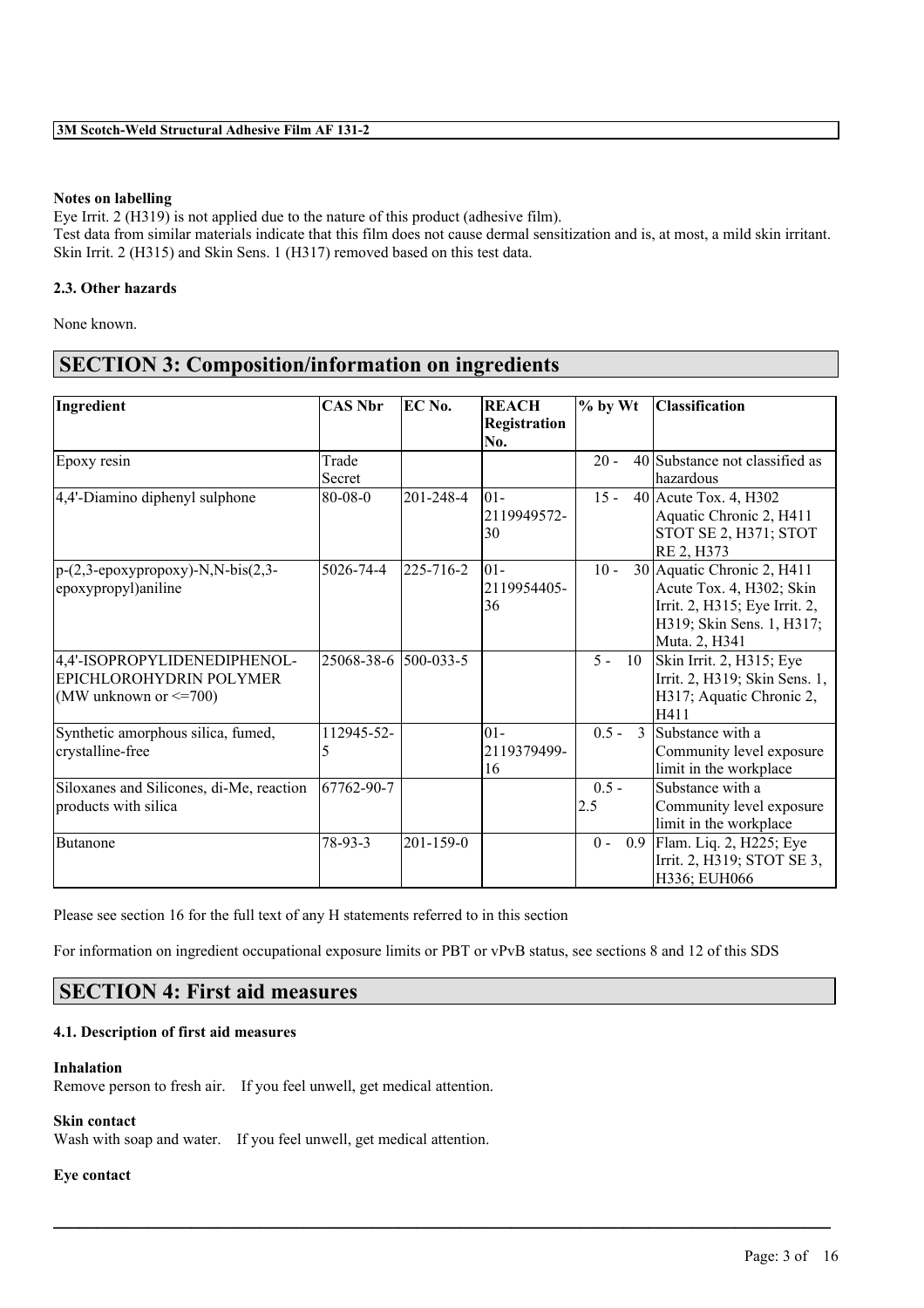Flush with large amounts of water. Remove contact lenses if easy to do. Continue rinsing. If signs/symptoms persist, get medical attention.

### **If swallowed**

Rinse mouth. If you feel unwell, get medical attention.

#### **4.2. Most important symptoms and effects, both acute and delayed**

See Section 11.1 Information on toxicological effects

#### **4.3. Indication of any immediate medical attention and special treatment required**

Overexposure to this product may result in methemoglobinemia. Methemoglobinemia may be clinically suspected by the presence of clinical "cyanosis" in the presence of a normal PaO2 (as obtained by arterial blood gases). Routine pulse oximetry may be inaccurate for monitoring oxygen saturation in the presence of methemoglobinemia, and should not be used to make the diagnosis of this disorder. If the patient is symptomatic or if the methemoglobin level is  $>20\%$ , specific therapy with methylene blue should be considered as part of the medical management.

# **SECTION 5: Fire-fighting measures**

#### **5.1. Extinguishing media**

Non-combustible. Use a fire fighting agent suitable for surrounding fire.

#### **5.2. Special hazards arising from the substance or mixture**

Closed containers exposed to heat from fire may build pressure and explode.

### **Hazardous Decomposition or By-Products**

| <b>Substance</b>                | Condition          |
|---------------------------------|--------------------|
| Carbon monoxide.                | During combustion. |
| Carbon dioxide.                 | During combustion. |
| Hydrogen Chloride               | During combustion. |
| Oxides of nitrogen.             | During combustion. |
| Oxides of sulphur.              | During combustion. |
| Toxic vapour, gas, particulate. | During combustion. |
|                                 |                    |

#### **5.3. Advice for fire-fighters**

No special protective actions for fire-fighters are anticipated.

# **SECTION 6: Accidental release measures**

# **6.1. Personal precautions, protective equipment and emergency procedures**

Evacuate area. Ventilate the area with fresh air. Refer to other sections of this SDS for information regarding physical and health hazards, respiratory protection, ventilation, and personal protective equipment.

### **6.2. Environmental precautions**

Avoid release to the environment.

#### **6.3. Methods and material for containment and cleaning up**

Collect as much of the spilled material as possible. Place in a closed container approved for transportation by appropriate authorities. Clean up residue. Seal the container. Dispose of collected material as soon as possible.

 $\mathcal{L}_\mathcal{L} = \mathcal{L}_\mathcal{L} = \mathcal{L}_\mathcal{L} = \mathcal{L}_\mathcal{L} = \mathcal{L}_\mathcal{L} = \mathcal{L}_\mathcal{L} = \mathcal{L}_\mathcal{L} = \mathcal{L}_\mathcal{L} = \mathcal{L}_\mathcal{L} = \mathcal{L}_\mathcal{L} = \mathcal{L}_\mathcal{L} = \mathcal{L}_\mathcal{L} = \mathcal{L}_\mathcal{L} = \mathcal{L}_\mathcal{L} = \mathcal{L}_\mathcal{L} = \mathcal{L}_\mathcal{L} = \mathcal{L}_\mathcal{L}$ 

#### **6.4. Reference to other sections**

Refer to Section 8 and Section 13 for more information

# **SECTION 7: Handling and storage**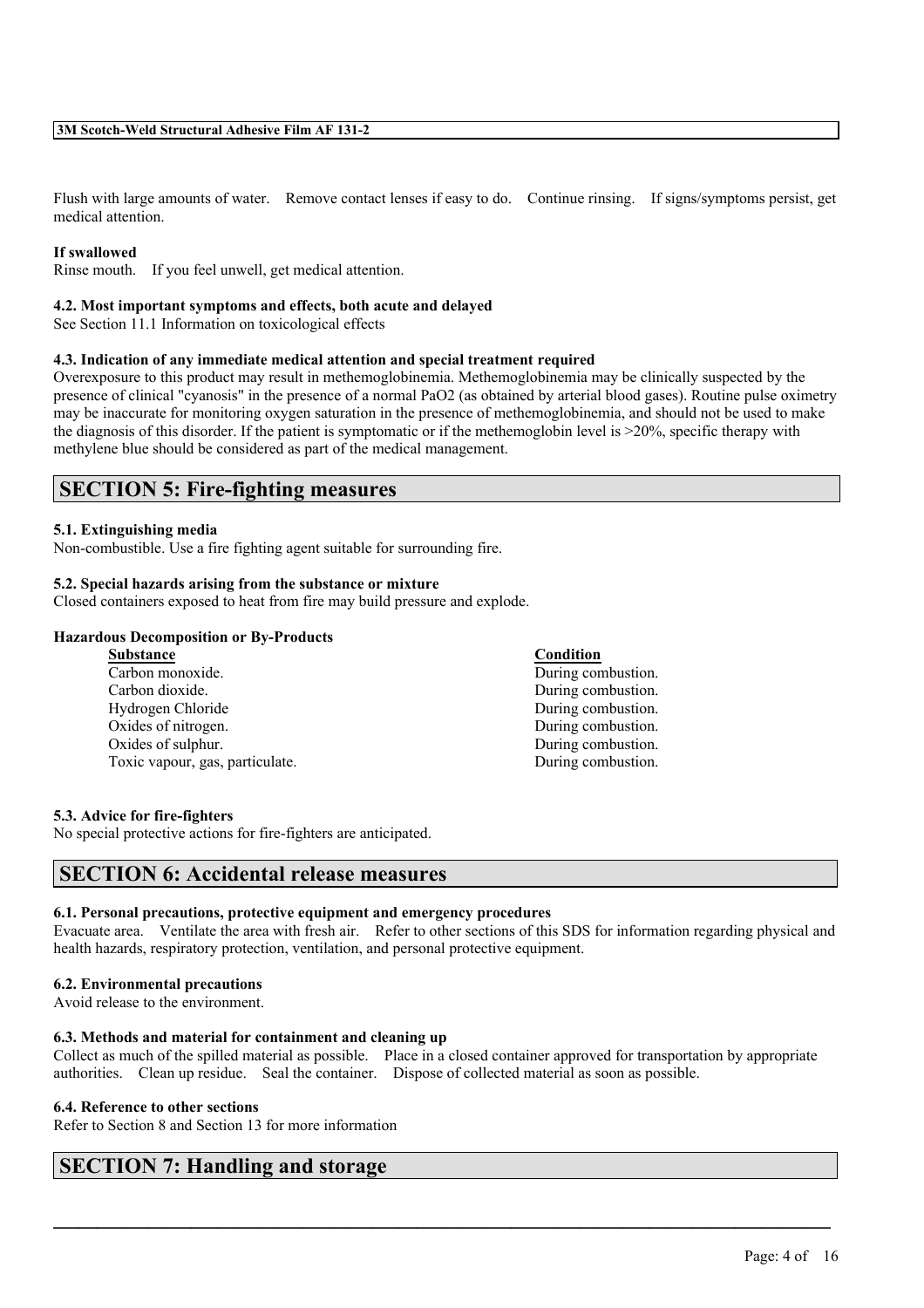### **7.1. Precautions for safe handling**

For industrial/occupational use only. Not for consumer sale or use. Do not handle until all safety precautions have been read and understood. Do not breathe dust/fume/gas/mist/vapours/spray. Do not get in eyes, on skin, or on clothing. Avoid contact during pregnancy/while nursing. Do not eat, drink or smoke when using this product. Wash thoroughly after handling. Avoid release to the environment. Use personal protective equipment (eg. gloves, respirators…) as required.

### **7.2. Conditions for safe storage including any incompatibilities**

No special storage requirements.

#### **7.3. Specific end use(s)**

See information in Section 7.1 and 7.2 for handling and storage recommendations. See Section 8 for exposure controls and personal protection recommendations.

# **SECTION 8: Exposure controls/personal protection**

#### **8.1 Control parameters**

#### **Occupational exposure limits**

If a component is disclosed in section 3 but does not appear in the table below, an occupational exposure limit is not available for the component.

| Ingredient                                                                                        | <b>CAS Nbr</b>     | Agency                     | Limit type                                                                                | <b>Additional comments</b> |
|---------------------------------------------------------------------------------------------------|--------------------|----------------------------|-------------------------------------------------------------------------------------------|----------------------------|
| Silicon dioxide                                                                                   | 112945-52-5 UK HSC |                            | $TWA$ (as inhalable dust):6<br>$mg/m3$ ; TWA(as respirable                                |                            |
|                                                                                                   |                    |                            | dust): $2.4 \text{ mg/m}$ 3                                                               |                            |
| Silicon dioxide                                                                                   | 67762-90-7         | UK HSC                     | $TWA$ (as inhalable dust):6<br>$mg/m3$ ; TWA(as respirable<br>dust): $2.4 \text{ mg/m}$ 3 |                            |
| Butanone                                                                                          | 78-93-3            | UK HSC                     | TWA: $600 \text{ mg/m}^3$ (200 ppm);<br>STEL: $899 \text{ mg/m}^3$ (300 ppm)              | <b>SKIN</b>                |
| 4,4'-Diamino diphenyl sulphone                                                                    | $80 - 08 - 0$      | Manufacturer<br>determined | $TWA:0.1$ mg/m3                                                                           |                            |
| UK HSC: UK Health and Safety Commission<br>$TWA \cdot Time \cdot W\alpha$ obtacle $\Delta$ versoe |                    |                            |                                                                                           |                            |

TWA: Time-Weighted-Average STEL: Short Term Exposure Limit

#### **Biological limit values**

| Ingredient | <b>CAS</b><br>Nbr | Agency                          | Determinant Biological | <b>Specimen</b> | Sampling<br>Time | Value     | <b>Additional</b><br>comments |
|------------|-------------------|---------------------------------|------------------------|-----------------|------------------|-----------|-------------------------------|
| Butanone   |                   | 78-93-3 UK EH40<br><b>BMGVs</b> | Butan-2-one            | Urine           | EOS              | 70 umol/L |                               |

UK EH40 BMGVs : UK. EH40 Biological Monitoring Guidance Values (BMGVs) EOS: End of shift.

**Recommended monitoring procedures:**Information on recommended monitoring procedures can be obtained from UK **HSC** 

#### **8.2. Exposure controls**

#### **8.2.1. Engineering controls**

Use general dilution ventilation and/or local exhaust ventilation to control airborne exposures to below relevant Exposure Limits and/or control dust/fume/gas/mist/vapours/spray. If ventilation is not adequate, use respiratory protection equipment.

 $\mathcal{L}_\mathcal{L} = \mathcal{L}_\mathcal{L} = \mathcal{L}_\mathcal{L} = \mathcal{L}_\mathcal{L} = \mathcal{L}_\mathcal{L} = \mathcal{L}_\mathcal{L} = \mathcal{L}_\mathcal{L} = \mathcal{L}_\mathcal{L} = \mathcal{L}_\mathcal{L} = \mathcal{L}_\mathcal{L} = \mathcal{L}_\mathcal{L} = \mathcal{L}_\mathcal{L} = \mathcal{L}_\mathcal{L} = \mathcal{L}_\mathcal{L} = \mathcal{L}_\mathcal{L} = \mathcal{L}_\mathcal{L} = \mathcal{L}_\mathcal{L}$ 

## **8.2.2. Personal protective equipment (PPE)**

CEIL: Ceiling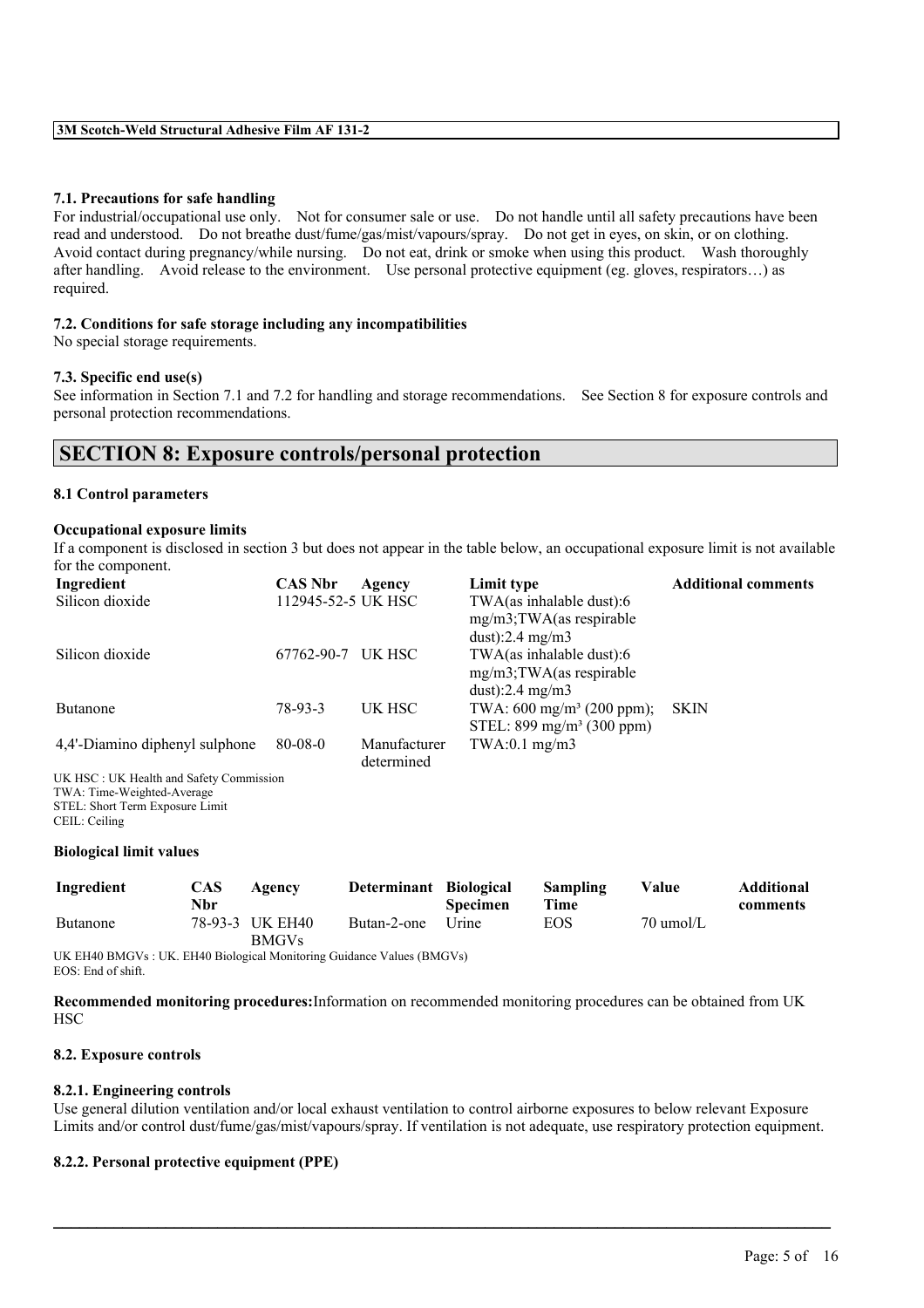### **Eye/face protection**

Select and use eye/face protection to prevent contact based on the results of an exposure assessment. The following eye/face protection(s) are recommended: Safety glasses with side shields.

*Applicable Norms/Standards* Use eye protection conforming to EN 166

#### **Skin/hand protection**

Select and use gloves and/or protective clothing approved to relevant local standards to prevent skin contact based on the results of an exposure assessment. Selection should be based on use factors such as exposure levels, concentration of the substance or mixture, frequency and duration, physical challenges such as temperature extremes, and other use conditions. Consult with your glove and/or protective clothing manufacturer for selection of appropriate compatible gloves/protective clothing.

Gloves made from the following material(s) are recommended:

| <b>Material</b> | <b>Thickness</b> ( |
|-----------------|--------------------|
| Nitrile rubber. | No data ava        |

**Material Thickness (mm) Breakthrough Time** ilable No data available

*Applicable Norms/Standards* Use gloves tested to EN 374

#### **Respiratory protection**

An exposure assessment may be needed to decide if a respirator is required. If a respirator is needed, use respirators as part of a full respiratory protection program. Based on the results of the exposure assessment, select from the following respirator type(s) to reduce inhalation exposure:

 $\mathcal{L}_\mathcal{L} = \mathcal{L}_\mathcal{L} = \mathcal{L}_\mathcal{L} = \mathcal{L}_\mathcal{L} = \mathcal{L}_\mathcal{L} = \mathcal{L}_\mathcal{L} = \mathcal{L}_\mathcal{L} = \mathcal{L}_\mathcal{L} = \mathcal{L}_\mathcal{L} = \mathcal{L}_\mathcal{L} = \mathcal{L}_\mathcal{L} = \mathcal{L}_\mathcal{L} = \mathcal{L}_\mathcal{L} = \mathcal{L}_\mathcal{L} = \mathcal{L}_\mathcal{L} = \mathcal{L}_\mathcal{L} = \mathcal{L}_\mathcal{L}$ 

Half facepiece or full facepiece air-purifying respirator suitable for organic vapours and particulates

For questions about suitability for a specific application, consult with your respirator manufacturer.

#### *Applicable Norms/Standards*

**Appearance**

Use a respirator conforming to EN 140 or EN 136: filter types A & P

# **SECTION 9: Physical and chemical properties**

#### **9.1. Information on basic physical and chemical properties**

| Solid.             |
|--------------------|
| Tan                |
|                    |
| Film               |
| <b>Odourless</b>   |
| No data available. |
| Not applicable.    |
| Not applicable.    |
| No data available. |
| Not classified     |
| Not classified     |
| Not classified     |
| No flash point     |
| Not applicable.    |
| Not applicable.    |
| Not applicable.    |
|                    |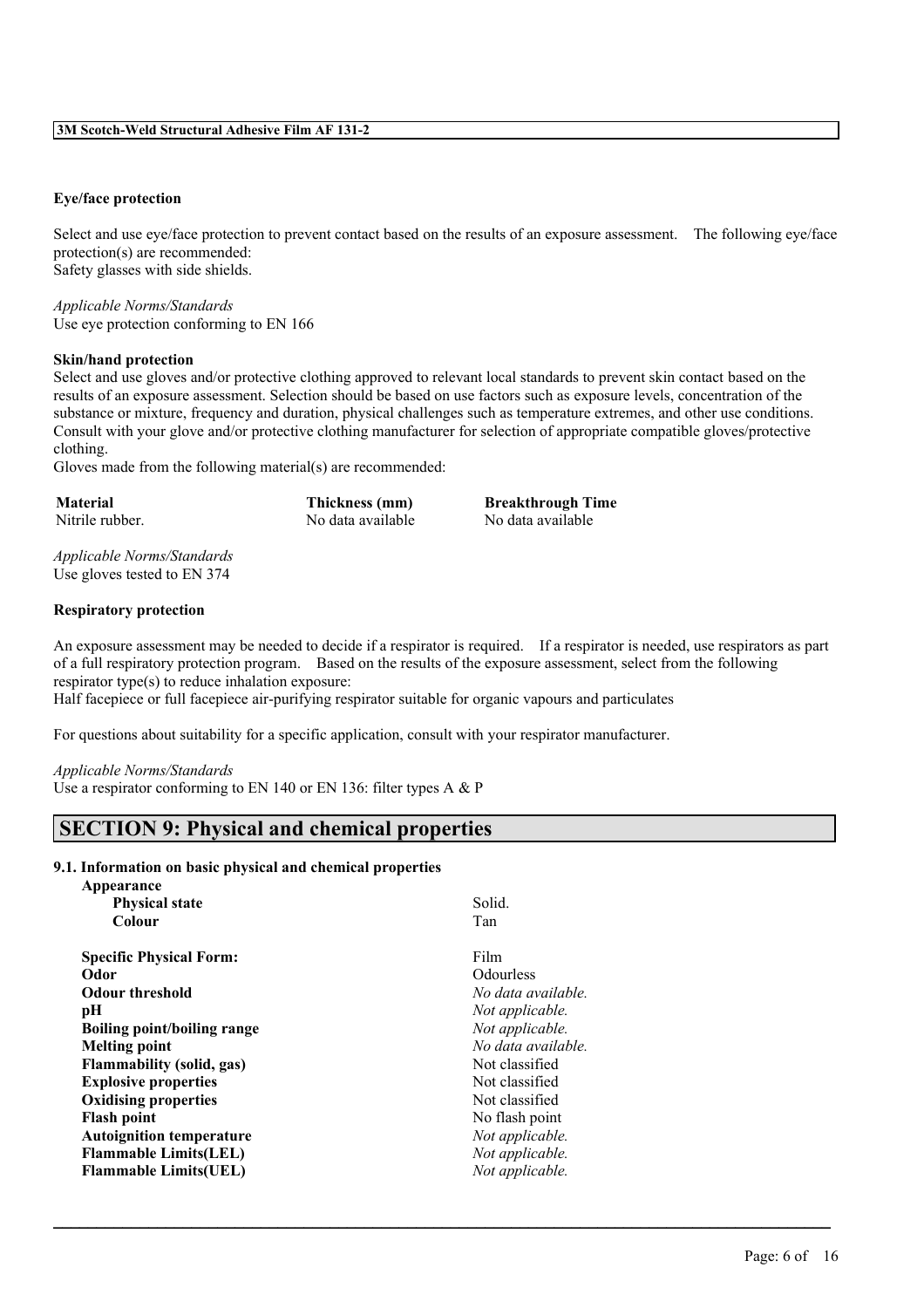**Vapour pressure** *Not applicable.* **Relative density** 0.96 [*Ref Std:*WATER=1] **Water solubility** Nil **Solubility- non-water** *No data available.* **Partition coefficient: n-octanol/water** *Not applicable.* **Evaporation rate** *Not applicable.* **Vapour density** *Not applicable.* **Decomposition temperature** *No data available.* **Viscosity** *Not applicable.* **Density** 0.96 g/cm3 [@ 20 °C ]

**9.2. Other information EU Volatile Organic Compounds** *No data available.* **Molecular weight** *No data available.* **Percent volatile** Negligible

# **SECTION 10: Stability and reactivity**

### **10.1 Reactivity**

This material may be reactive with certain agents under certain conditions - see the remaining headings in this section

# **10.2 Chemical stability**

Stable.

### **10.3 Possibility of hazardous reactions**

Hazardous polymerisation may occur.

#### **10.4 Conditions to avoid**

Avoid curing large quantities of material to prevent a premature reaction (exotherm) with production of intense heat and smoke.

# **10.5 Incompatible materials**

None known.

### **10.6 Hazardous decomposition products**

None known.

Refer to section 5.2 for hazardous decomposition products during combustion.

# **SECTION 11: Toxicological information**

The information below may not agree with the EU material classification in Section 2 and/or the ingredient classifications in Section 3 if specific ingredient classifications are mandated by a competent authority. In addition, statements and data presented in Section 11 are based on UN GHS calculation rules and classifications derived from **3M assessments.**

### **11.1 Information on Toxicological effects**

**Signs and Symptoms of Exposure**

Based on test data and/or information on the components, this material may produce the following health effects:

 $\mathcal{L}_\mathcal{L} = \mathcal{L}_\mathcal{L} = \mathcal{L}_\mathcal{L} = \mathcal{L}_\mathcal{L} = \mathcal{L}_\mathcal{L} = \mathcal{L}_\mathcal{L} = \mathcal{L}_\mathcal{L} = \mathcal{L}_\mathcal{L} = \mathcal{L}_\mathcal{L} = \mathcal{L}_\mathcal{L} = \mathcal{L}_\mathcal{L} = \mathcal{L}_\mathcal{L} = \mathcal{L}_\mathcal{L} = \mathcal{L}_\mathcal{L} = \mathcal{L}_\mathcal{L} = \mathcal{L}_\mathcal{L} = \mathcal{L}_\mathcal{L}$ 

Page: 7 of 16

**Substance Condition**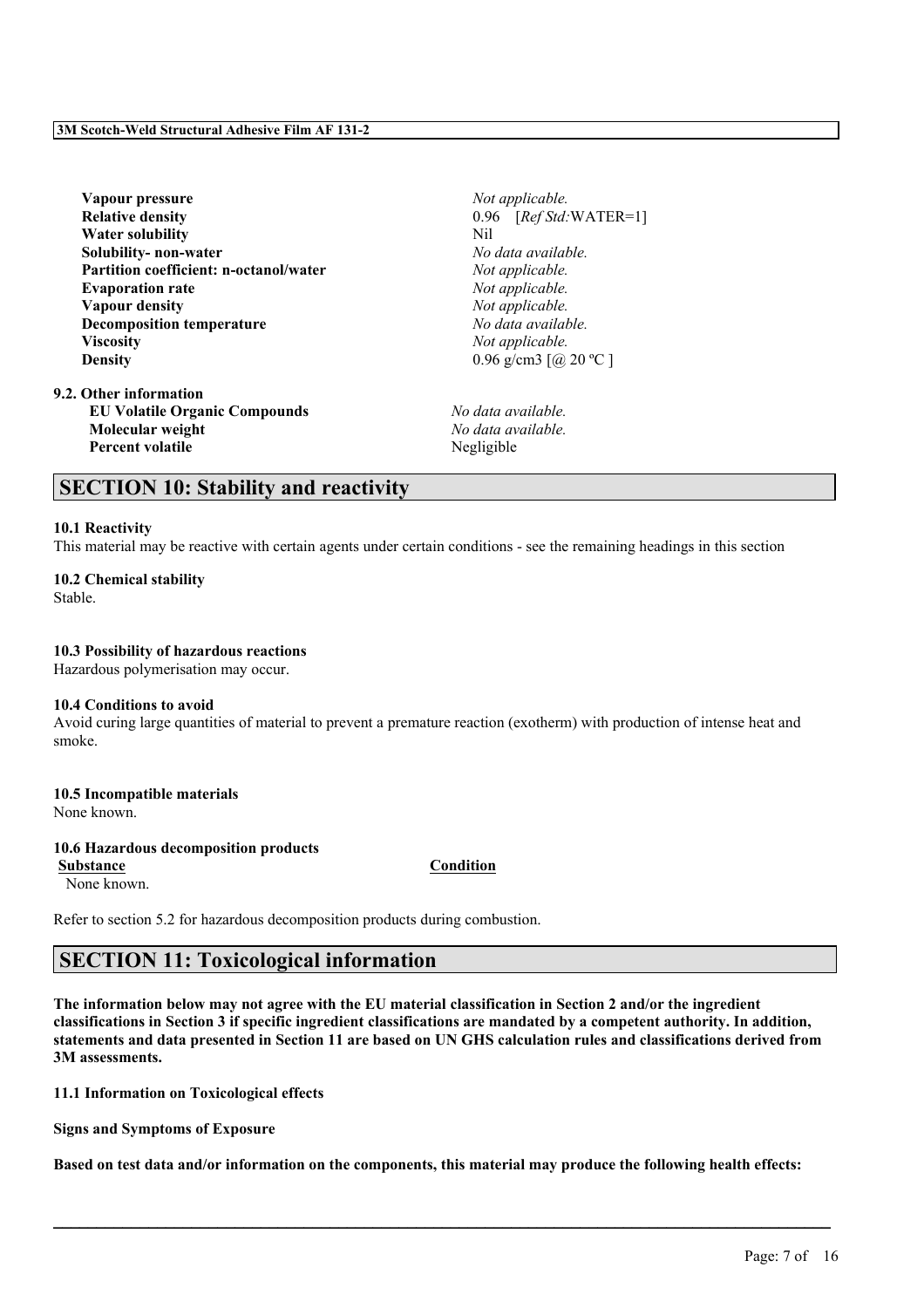#### **Inhalation**

May cause additional health effects (see below).

#### **Skin contact**

May be harmful in contact with skin. Contact with the skin during product use is not expected to result in significant irritation. May cause additional health effects (see below).

#### **Eye contact**

Contact with the eyes during product use is not expected to result in significant irritation.

#### **Ingestion**

#### Harmful if swallowed.

Physical Blockage: Signs/symptoms may include cramping, abdominal pain, and constipation. May cause additional health effects (see below).

### **Additional Health Effects:**

#### **Single exposure may cause target organ effects:**

Methemoglobinemia: Signs/symptoms may include headache, dizziness, nausea, difficulty breathing, and generalised weakness. Liver effects: Signs/symptoms may include loss of appetite, weight loss, fatigue, weakness, abdominal tenderness and jaundice. Blood effects: Signs/symptoms may include generalised weakness and fatigue, skin pallor, changes in blood clotting time, internal bleeding, and hemoglobinemia.

#### **Prolonged or repeated exposure may cause target organ effects:**

Liver effects: Signs/symptoms may include loss of appetite, weight loss, fatigue, weakness, abdominal tenderness and jaundice. Blood effects: Signs/symptoms may include generalised weakness and fatigue, skin pallor, changes in blood clotting time, internal bleeding, and hemoglobinemia. Neurological effects: Signs/symptoms may include personality changes, lack of coordination, sensory loss, tingling or numbness of the extremities, weakness, tremors, and changes in blood pressure and heart rate.

#### **Reproductive/Developmental Toxicity:**

Contains a chemical or chemicals which can cause birth defects or other reproductive harm. Contains a chemical or chemicals which may interfere with lactation or be harmful to breastfed children.

#### **Genotoxicity:**

Genotoxicity and Mutagenicity: May interact with genetic material and possibly alter gene expression.

#### **Toxicological Data**

If a component is disclosed in section 3 but does not appear in a table below, either no data are available for that endpoint or the data are not sufficient for classification.

| Acute Toxicitv |
|----------------|
|                |

| Name                                                                                  | Route       | <b>Species</b> | <b>Value</b>                                         |
|---------------------------------------------------------------------------------------|-------------|----------------|------------------------------------------------------|
| Overall product                                                                       | Dermal      |                | No data available; calculated ATE2,000 - 5,000 mg/kg |
| Overall product                                                                       | Ingestion   |                | No data available; calculated ATE300 - 2,000 mg/kg   |
| Epoxy resin                                                                           | Dermal      | Rabbit         | $LD50 > 3,000$ mg/kg                                 |
| Epoxy resin                                                                           | Ingestion   | Rat            | $LD50 > 10,000$ mg/kg                                |
| 4,4'-Diamino diphenyl sulphone                                                        | Dermal      | Rabbit         | $LD50 > 4,000$ mg/kg                                 |
| 4,4'-Diamino diphenyl sulphone                                                        | Ingestion   | Rat            | $LD50$ 631 mg/kg                                     |
| $p-(2,3-\epsilon p\alpha x\gamma p\gamma p\alpha y)$ -N,N-bis(2,3-epoxypropyl)aniline | Dermal      | Rabbit         | $LD50 > 4,000$ mg/kg                                 |
| p-(2,3-epoxypropoxy)-N,N-bis(2,3-epoxypropyl)aniline                                  | Ingestion   | Rat            | 500-5000 mg/kg<br>LD50                               |
| 4.4'-ISOPROPYLIDENEDIPHENOL-EPICHLOROHYDRIN                                           | Dermal      | Rat            | $LD50 > 1,600$ mg/kg                                 |
| POLYMER (MW unknown or $\leq$ =700)                                                   |             |                |                                                      |
| 4.4'-ISOPROPYLIDENEDIPHENOL-EPICHLOROHYDRIN                                           | Ingestion   | Rat            | $LD50 > 1,000$ mg/kg                                 |
| POLYMER (MW unknown or <= 700)                                                        |             |                |                                                      |
| Synthetic amorphous silica, fumed, crystalline-free                                   | Dermal      | Rabbit         | $LD50 > 5,000$ mg/kg                                 |
| Synthetic amorphous silica, fumed, crystalline-free                                   | Inhalation- | Rat            | $LC50 > 0.691$ mg/l                                  |
|                                                                                       | Dust/Mist   |                |                                                      |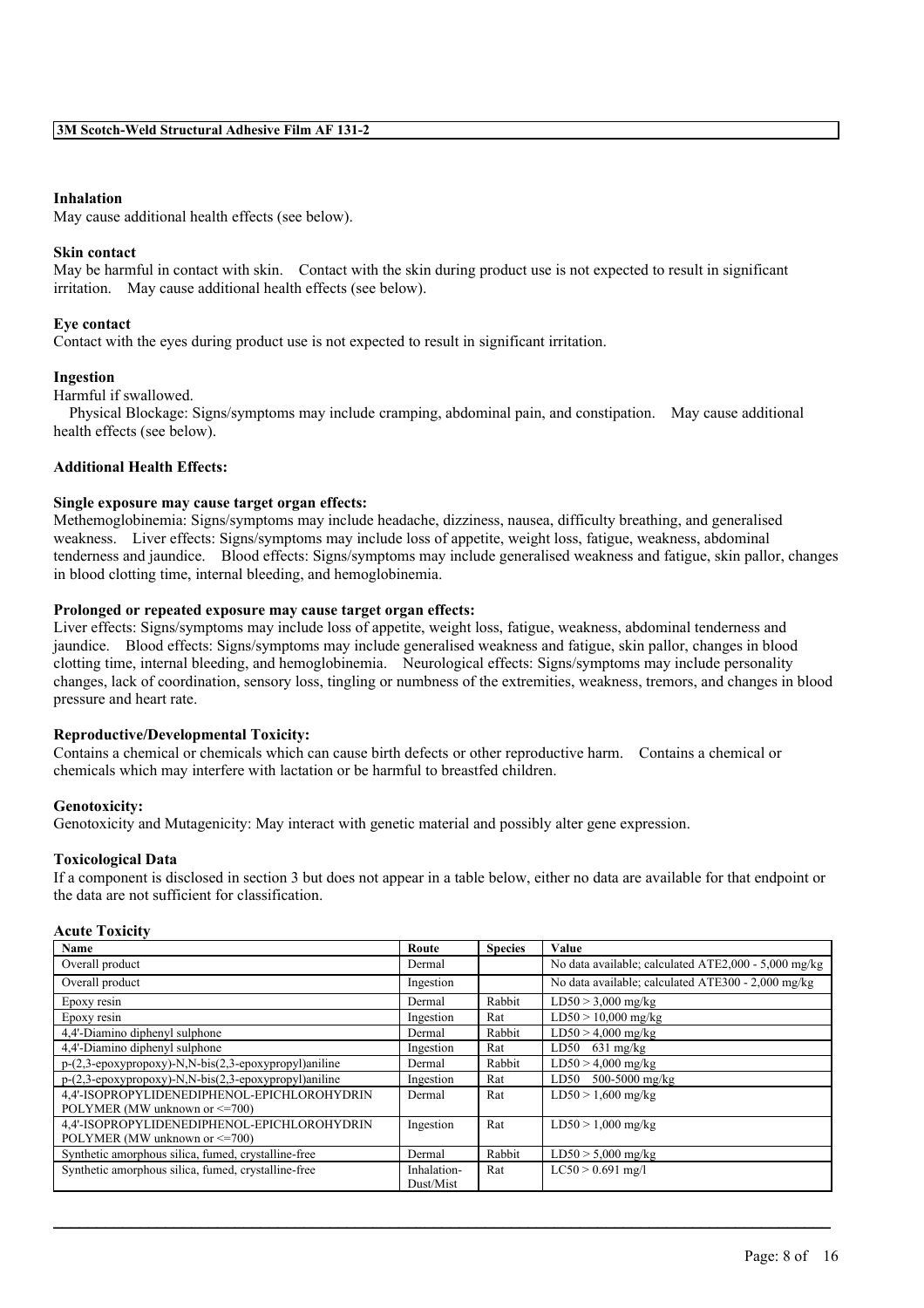|                                                               | (4 hours)   |        |                      |
|---------------------------------------------------------------|-------------|--------|----------------------|
| Synthetic amorphous silica, fumed, crystalline-free           | Ingestion   | Rat    | $LD50 > 5,110$ mg/kg |
| Siloxanes and Silicones, di-Me, reaction products with silica | Dermal      | Rabbit | $LD50 > 5,000$ mg/kg |
| Siloxanes and Silicones, di-Me, reaction products with silica | Inhalation- | Rat    | $LC50 > 0.691$ mg/l  |
|                                                               | Dust/Mist   |        |                      |
|                                                               | (4 hours)   |        |                      |
| Siloxanes and Silicones, di-Me, reaction products with silica | Ingestion   | Rat    | $LD50 > 5,110$ mg/kg |
| Butanone                                                      | Dermal      | Rabbit | $LD50 > 8,050$ mg/kg |
| Butanone                                                      | Inhalation- | Rat    | $LC50$ 34.5 mg/l     |
|                                                               | Vapour (4   |        |                      |
|                                                               | hours)      |        |                      |
| Butanone                                                      | Ingestion   | Rat    | $LD50$ 2,737 mg/kg   |

 $\overline{ATE}$  = acute toxicity estimate

### **Skin Corrosion/Irritation**

| Name                                                                                        | <b>Species</b> | Value                     |
|---------------------------------------------------------------------------------------------|----------------|---------------------------|
|                                                                                             |                |                           |
| 4.4'-Diamino diphenyl sulphone                                                              | Rabbit         | Mild irritant             |
| $p-(2,3-\epsilon p\alpha x\gamma p\gamma p\alpha x\gamma)$ -N,N-bis(2,3-epoxypropyl)aniline | Rabbit         | Irritant                  |
| 4.4'-ISOPROPYLIDENEDIPHENOL-EPICHLOROHYDRIN POLYMER (MW)                                    | Rabbit         | Mild irritant             |
| unknown or $\leq$ =700)                                                                     |                |                           |
| Synthetic amorphous silica, fumed, crystalline-free                                         | Rabbit         | No significant irritation |
| Siloxanes and Silicones, di-Me, reaction products with silica                               | Rabbit         | No significant irritation |
| Butanone                                                                                    | Rabbit         | Minimal irritation        |

# **Serious Eye Damage/Irritation**

| Name<br><b>Species</b>                                                                      |        | Value                     |
|---------------------------------------------------------------------------------------------|--------|---------------------------|
|                                                                                             |        |                           |
| 4.4'-Diamino diphenyl sulphone                                                              | Rabbit | Moderate irritant         |
| $p-(2,3-\epsilon p\alpha x\gamma p\gamma p\alpha x\gamma)$ -N,N-bis(2,3-epoxypropyl)aniline | Rabbit | Severe irritant           |
| 4,4'-ISOPROPYLIDENEDIPHENOL-EPICHLOROHYDRIN POLYMER (MW                                     | Rabbit | Moderate irritant         |
| unknown or $\leq$ =700)                                                                     |        |                           |
| Synthetic amorphous silica, fumed, crystalline-free                                         | Rabbit | No significant irritation |
| Siloxanes and Silicones, di-Me, reaction products with silica                               | Rabbit | No significant irritation |
| Butanone                                                                                    | Rabbit | Severe irritant           |

# **Skin Sensitisation**

| Name                                                                      | <b>Species</b> | Value          |
|---------------------------------------------------------------------------|----------------|----------------|
|                                                                           |                |                |
| $p-(2,3-\epsilon p\alpha x)p\alpha y$ - N, N-bis(2,3-epoxypropyl) and ine | Guinea         | Sensitising    |
|                                                                           | pig            |                |
| 4.4'-ISOPROPYLIDENEDIPHENOL-EPICHLOROHYDRIN POLYMER (MW)                  | Human          | Sensitising    |
| unknown or $\leq$ =700)                                                   | and            |                |
|                                                                           | animal         |                |
| Synthetic amorphous silica, fumed, crystalline-free                       | Human          | Not classified |
|                                                                           | and            |                |
|                                                                           | animal         |                |
| Siloxanes and Silicones, di-Me, reaction products with silica             | Human          | Not classified |
|                                                                           | and            |                |
|                                                                           | animal         |                |

### **Respiratory Sensitisation**

| Name                                                                               | <b>Species</b> | Value          |
|------------------------------------------------------------------------------------|----------------|----------------|
| 4.4'-ISOPROPYLIDENEDIPHENOL-EPICHLOROHYDRIN POLYMER (MW<br>unknown or $\leq$ =700) | Human          | Not classified |

# **Germ Cell Mutagenicity**

| Name                                                                                                                     | Route    | Value                                          |
|--------------------------------------------------------------------------------------------------------------------------|----------|------------------------------------------------|
|                                                                                                                          |          |                                                |
| 4.4'-Diamino diphenyl sulphone                                                                                           | In Vitro | Some positive data exist, but the data are not |
|                                                                                                                          |          | sufficient for classification                  |
| $p-(2,3-\epsilon p\alpha x\gamma p\gamma p\alpha y)$ -N,N-bis $(2,3-\epsilon p\alpha x\gamma p\gamma p\gamma p)$ aniline | In Vitro | Some positive data exist, but the data are not |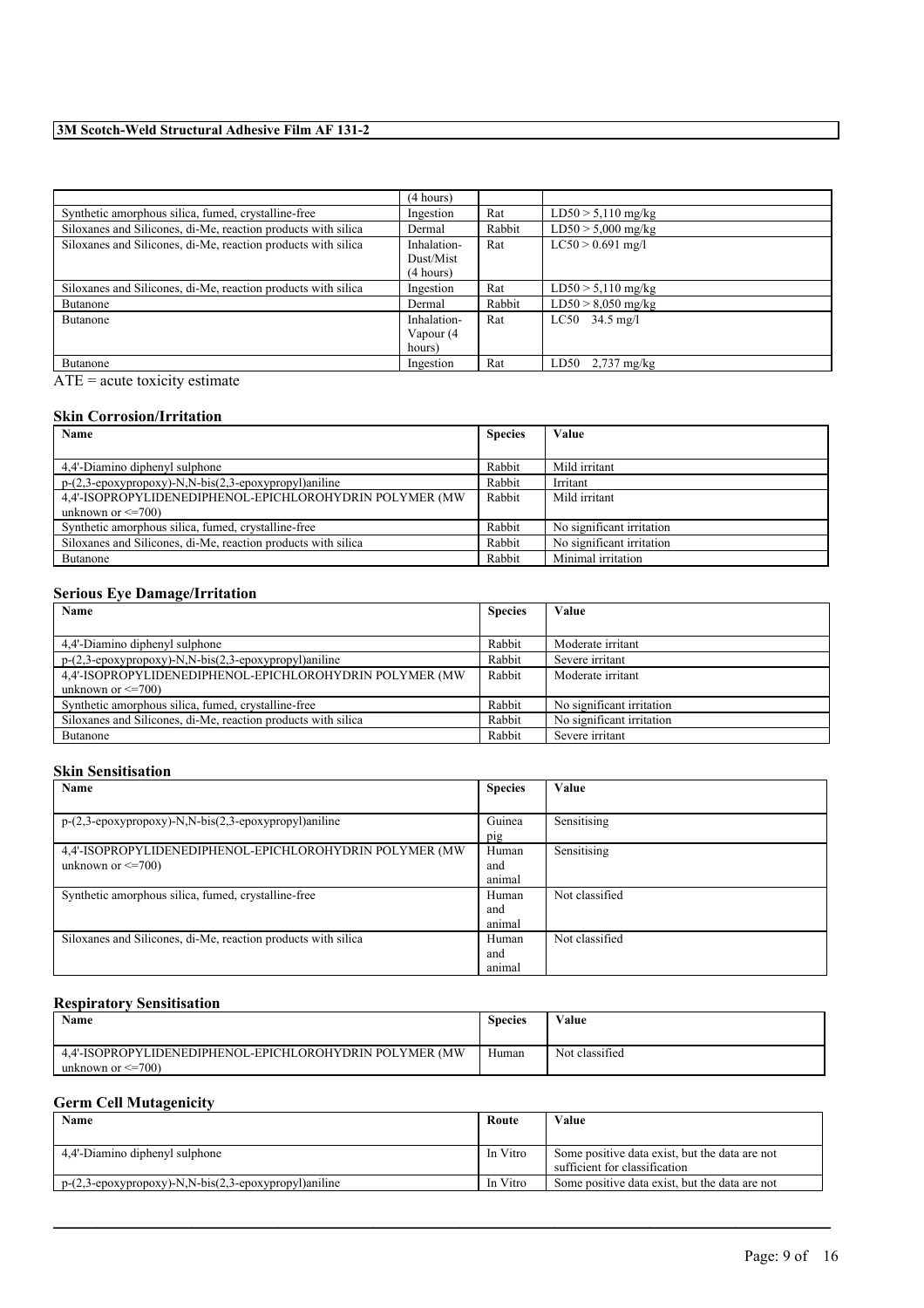|                                                               |          | sufficient for classification                  |
|---------------------------------------------------------------|----------|------------------------------------------------|
| p-(2,3-epoxypropoxy)-N,N-bis(2,3-epoxypropyl)aniline          | In vivo  | Mutagenic                                      |
| 4.4'-ISOPROPYLIDENEDIPHENOL-EPICHLOROHYDRIN POLYMER (MW)      | In vivo  | Not mutagenic                                  |
| unknown or $\leq$ =700)                                       |          |                                                |
| 4.4'-ISOPROPYLIDENEDIPHENOL-EPICHLOROHYDRIN POLYMER (MW       | In Vitro | Some positive data exist, but the data are not |
| unknown or $\leq$ =700)                                       |          | sufficient for classification                  |
| Synthetic amorphous silica, fumed, crystalline-free           | In Vitro | Not mutagenic                                  |
| Siloxanes and Silicones, di-Me, reaction products with silica | In Vitro | Not mutagenic                                  |
| <b>Butanone</b>                                               | In Vitro | Not mutagenic                                  |

# **Carcinogenicity**

| Name                                                          | Route      | <b>Species</b> | Value                                          |
|---------------------------------------------------------------|------------|----------------|------------------------------------------------|
| 4,4'-Diamino diphenyl sulphone                                | Ingestion  | Multiple       | Some positive data exist, but the data are not |
|                                                               |            | animal         | sufficient for classification                  |
|                                                               |            | species        |                                                |
| 4,4'-ISOPROPYLIDENEDIPHENOL-EPICHLOROHYDRIN                   | Dermal     | Mouse          | Some positive data exist, but the data are not |
| POLYMER (MW unknown or $\leq$ =700)                           |            |                | sufficient for classification                  |
| Synthetic amorphous silica, fumed, crystalline-free           | <b>Not</b> | Mouse          | Some positive data exist, but the data are not |
|                                                               | specified. |                | sufficient for classification                  |
| Siloxanes and Silicones, di-Me, reaction products with silica | Not.       | Mouse          | Some positive data exist, but the data are not |
|                                                               | specified. |                | sufficient for classification                  |
| Butanone                                                      | Inhalation | Human          | Not carcinogenic                               |

# **Reproductive Toxicity**

# **Reproductive and/or Developmental Effects**

| Name                                                        | Route      | <b>Value</b>                           | <b>Species</b> | <b>Test result</b> | <b>Exposure</b> |
|-------------------------------------------------------------|------------|----------------------------------------|----------------|--------------------|-----------------|
|                                                             |            |                                        |                |                    | <b>Duration</b> |
| 4,4'-Diamino diphenyl sulphone                              | Ingestion  | Not classified for development         | Mouse          | <b>NOAEL 100</b>   | during          |
|                                                             |            |                                        |                | mg/kg/day          | organogenesis   |
| 4,4'-Diamino diphenyl sulphone                              | Ingestion  | Toxic to male reproduction             | Rat            | <b>LOAEL 50</b>    | 6 weeks         |
|                                                             |            |                                        |                | mg/kg/day          |                 |
| 4,4'-ISOPROPYLIDENEDIPHENOL-                                | Ingestion  | Not classified for female reproduction | Rat            | <b>NOAEL 750</b>   | 2 generation    |
| EPICHLOROHYDRIN POLYMER (MW                                 |            |                                        |                | mg/kg/day          |                 |
| unknown or $\leq$ 700)                                      |            |                                        |                |                    |                 |
| 4,4'-ISOPROPYLIDENEDIPHENOL-                                | Ingestion  | Not classified for male reproduction   | Rat            | <b>NOAEL 750</b>   | 2 generation    |
| EPICHLOROHYDRIN POLYMER (MW                                 |            |                                        |                | mg/kg/day          |                 |
| unknown or $\leq$ =700)                                     |            |                                        |                |                    |                 |
| 4.4'-ISOPROPYLIDENEDIPHENOL-                                | Dermal     | Not classified for development         | Rabbit         | <b>NOAEL 300</b>   | during          |
| EPICHLOROHYDRIN POLYMER (MW                                 |            |                                        |                | mg/kg/day          | organogenesis   |
| unknown or $\leq$ 700)                                      |            |                                        |                | <b>NOAEL 750</b>   |                 |
| 4,4'-ISOPROPYLIDENEDIPHENOL-<br>EPICHLOROHYDRIN POLYMER (MW | Ingestion  | Not classified for development         | Rat            |                    | 2 generation    |
| unknown or $\leq$ =700)                                     |            |                                        |                | mg/kg/day          |                 |
| Synthetic amorphous silica, fumed,                          | Ingestion  | Not classified for female reproduction | Rat            | <b>NOAEL 509</b>   | 1 generation    |
| crystalline-free                                            |            |                                        |                | mg/kg/day          |                 |
| Synthetic amorphous silica, fumed,                          | Ingestion  | Not classified for male reproduction   | Rat            | <b>NOAEL 497</b>   | 1 generation    |
| crystalline-free                                            |            |                                        |                | mg/kg/day          |                 |
| Synthetic amorphous silica, fumed,                          | Ingestion  | Not classified for development         | Rat            | NOAEL              | during          |
| crystalline-free                                            |            |                                        |                | 1.350              | organogenesis   |
|                                                             |            |                                        |                | mg/kg/day          |                 |
| Siloxanes and Silicones, di-Me, reaction                    | Ingestion  | Not classified for female reproduction | Rat            | <b>NOAEL 509</b>   | 1 generation    |
| products with silica                                        |            |                                        |                | mg/kg/day          |                 |
| Siloxanes and Silicones, di-Me, reaction                    | Ingestion  | Not classified for male reproduction   | Rat            | <b>NOAEL 497</b>   | 1 generation    |
| products with silica                                        |            |                                        |                | mg/kg/day          |                 |
| Siloxanes and Silicones, di-Me, reaction                    | Ingestion  | Not classified for development         | Rat            | NOAEL              | during          |
| products with silica                                        |            |                                        |                | 1.350              | organogenesis   |
|                                                             |            |                                        |                | mg/kg/day          |                 |
| <b>Butanone</b>                                             | Inhalation | Not classified for development         | Rat            | <b>LOAEL 8.8</b>   | during          |
|                                                             |            |                                        |                | mg/l               | gestation       |

# **Lactation**

| $\sim$<br>Name                                                          | <b>Route</b> | Species | ⁄ alue                                                                                       |
|-------------------------------------------------------------------------|--------------|---------|----------------------------------------------------------------------------------------------|
| <b><i><u>Property</u></i></b><br>dipheny.<br>sulphone ،<br>Diamino<br>. | Ingestion    | Human   | $\alpha$ r 1110<br>auses<br>on<br>lactation<br>$\sim$ $+$<br>effects<br>∙ ia<br>$\mathbf{u}$ |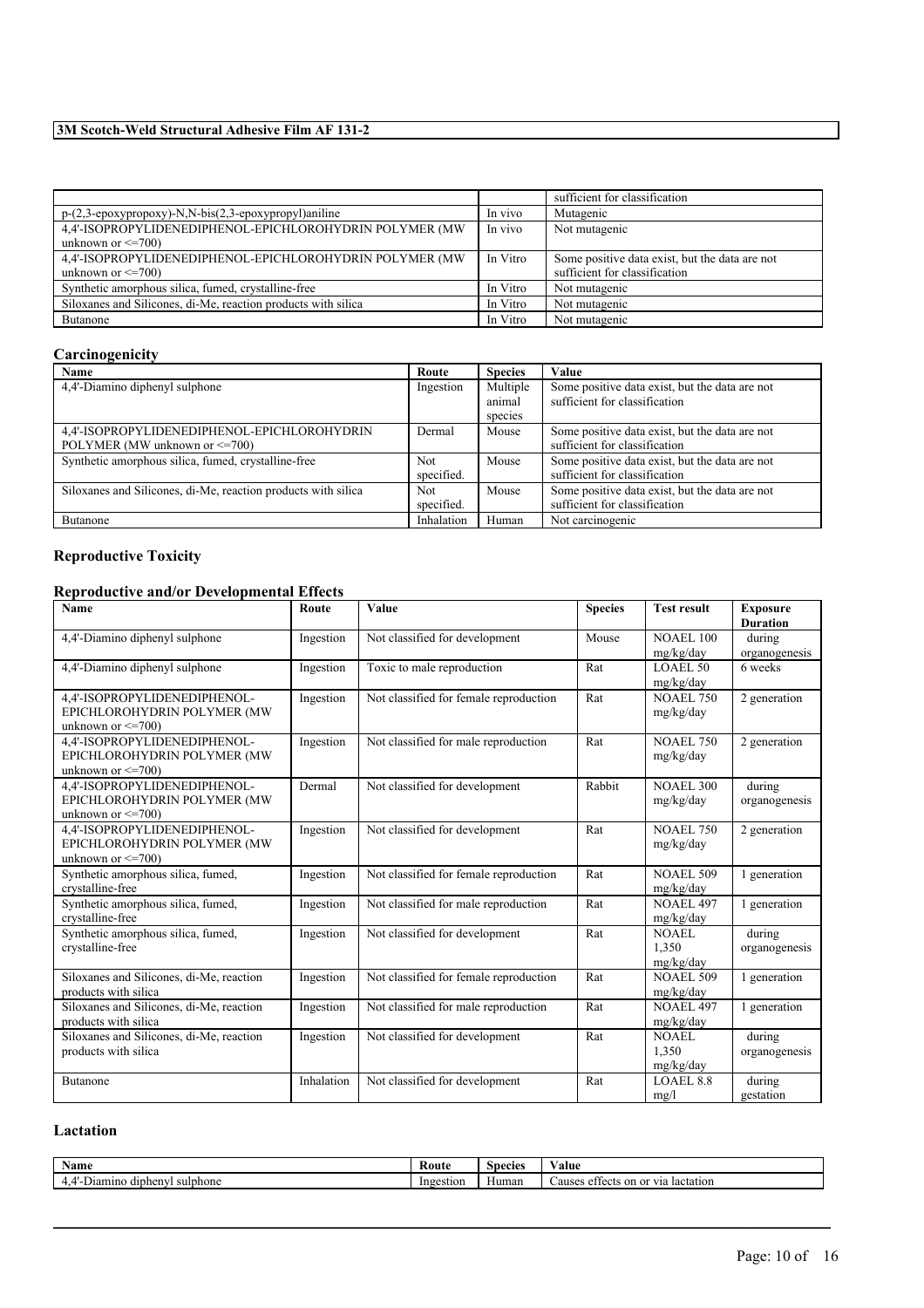# **Target Organ(s)**

# **Specific Target Organ Toxicity - single exposure**

| Name                              | Route      | <b>Target Organ(s)</b>                   | Value                                                                              | <b>Species</b>                    | <b>Test result</b>            | <b>Exposure</b><br><b>Duration</b> |
|-----------------------------------|------------|------------------------------------------|------------------------------------------------------------------------------------|-----------------------------------|-------------------------------|------------------------------------|
| 4,4'-Diamino diphenyl<br>sulphone | Ingestion  | blood  <br>methemoglobinemi<br>a   liver | Causes damage to organs                                                            | Human                             | <b>NOAEL Not</b><br>available | poisoning<br>and/or abuse          |
| 4,4'-Diamino diphenyl<br>sulphone | Ingestion  | central nervous<br>system depression     | Not classified                                                                     | Human                             | <b>NOAEL Not</b><br>available | poisoning<br>and/or abuse          |
| <b>Butanone</b>                   | Inhalation | central nervous<br>system depression     | May cause drowsiness or<br>dizziness                                               | official<br>classifica<br>tion    | <b>NOAEL Not</b><br>available |                                    |
| <b>Butanone</b>                   | Inhalation | respiratory irritation                   | Some positive data exist, but the<br>data are not sufficient for<br>classification | Human                             | <b>NOAEL Not</b><br>available |                                    |
| <b>Butanone</b>                   | Ingestion  | central nervous<br>system depression     | May cause drowsiness or<br>dizziness                                               | Professio<br>nal<br>judgeme<br>nt | <b>NOAEL Not</b><br>available |                                    |
| <b>Butanone</b>                   | Ingestion  | liver                                    | Not classified                                                                     | Rat                               | <b>NOAEL Not</b><br>available | not applicable                     |
| Butanone                          | Ingestion  | kidney and/or<br>bladder                 | Not classified                                                                     | Rat                               | <b>LOAEL</b><br>$1,080$ mg/kg | not applicable                     |

# **Specific Target Organ Toxicity - repeated exposure**

| <b>Name</b>                                                                                                               | Route      | <b>Target Organ(s)</b>                                                                                                     | <b>Value</b>                                                           | <b>Species</b> | <b>Test result</b>                 | <b>Exposure</b><br><b>Duration</b> |
|---------------------------------------------------------------------------------------------------------------------------|------------|----------------------------------------------------------------------------------------------------------------------------|------------------------------------------------------------------------|----------------|------------------------------------|------------------------------------|
| 4,4'-Diamino diphenyl<br>sulphone                                                                                         | Ingestion  | blood   liver                                                                                                              | Causes damage to organs through<br>prolonged or repeated exposure      | Human          | <b>NOAEL Not</b><br>available      | not available                      |
| 4,4'-Diamino diphenyl<br>sulphone                                                                                         | Ingestion  | nervous system                                                                                                             | May cause damage to organs<br>though prolonged or repeated<br>exposure | Human          | <b>NOAEL Not</b><br>available      | poisoning<br>and/or abuse          |
| 4,4'-Diamino diphenyl<br>sulphone                                                                                         | Ingestion  | immune system                                                                                                              | Not classified                                                         | Mouse          | <b>NOAEL 54</b><br>mg/kg/day       | 30 days                            |
| 4,4'-Diamino diphenyl<br>sulphone                                                                                         | Ingestion  | heart                                                                                                                      | Not classified                                                         | Human          | NOAEL Not<br>available             | not available                      |
| 4,4'-Diamino diphenyl<br>sulphone                                                                                         | Ingestion  | kidney and/or<br>bladder                                                                                                   | Not classified                                                         | Human          | <b>NOAEL Not</b><br>available      | poisoning<br>and/or abuse          |
| 4,4'-Diamino diphenyl<br>sulphone                                                                                         | Ingestion  | vascular system                                                                                                            | Not classified                                                         | Human          | <b>NOAEL Not</b><br>available      | not available                      |
| $4.4'$ -<br><b>ISOPROPYLIDENEDIPH</b><br>ENOL-<br><b>EPICHLOROHYDRIN</b><br>POLYMER (MW<br>unknown or $\leq$ =700)        | Dermal     | liver                                                                                                                      | Not classified                                                         | Rat            | <b>NOAEL</b><br>1.000<br>mg/kg/day | 2 years                            |
| $4.4'$ -<br><b>ISOPROPYLIDENEDIPH</b><br>ENOL-<br><b>EPICHLOROHYDRIN</b><br><b>POLYMER (MW</b><br>unknown or $\leq$ =700) | Dermal     | nervous system                                                                                                             | Not classified                                                         | Rat            | <b>NOAEL</b><br>1.000<br>mg/kg/day | 13 weeks                           |
| 4.4'<br><b>ISOPROPYLIDENEDIPH</b><br>ENOL-<br><b>EPICHLOROHYDRIN</b><br>POLYMER (MW<br>unknown or $\leq$ 700)             | Ingestion  | auditory system  <br>heart   endocrine<br>system  <br>hematopoietic<br>system   liver   eyes  <br>kidney and/or<br>bladder | Not classified                                                         | Rat            | NOAEL.<br>1.000<br>mg/kg/day       | 28 days                            |
| Synthetic amorphous<br>silica, fumed, crystalline-<br>free                                                                | Inhalation | respiratory system  <br>silicosis                                                                                          | Not classified                                                         | Human          | <b>NOAEL Not</b><br>available      | occupational<br>exposure           |
| Siloxanes and Silicones,<br>di-Me, reaction products<br>with silica                                                       | Inhalation | respiratory system  <br>silicosis                                                                                          | Not classified                                                         | Human          | <b>NOAEL Not</b><br>available      | occupational<br>exposure           |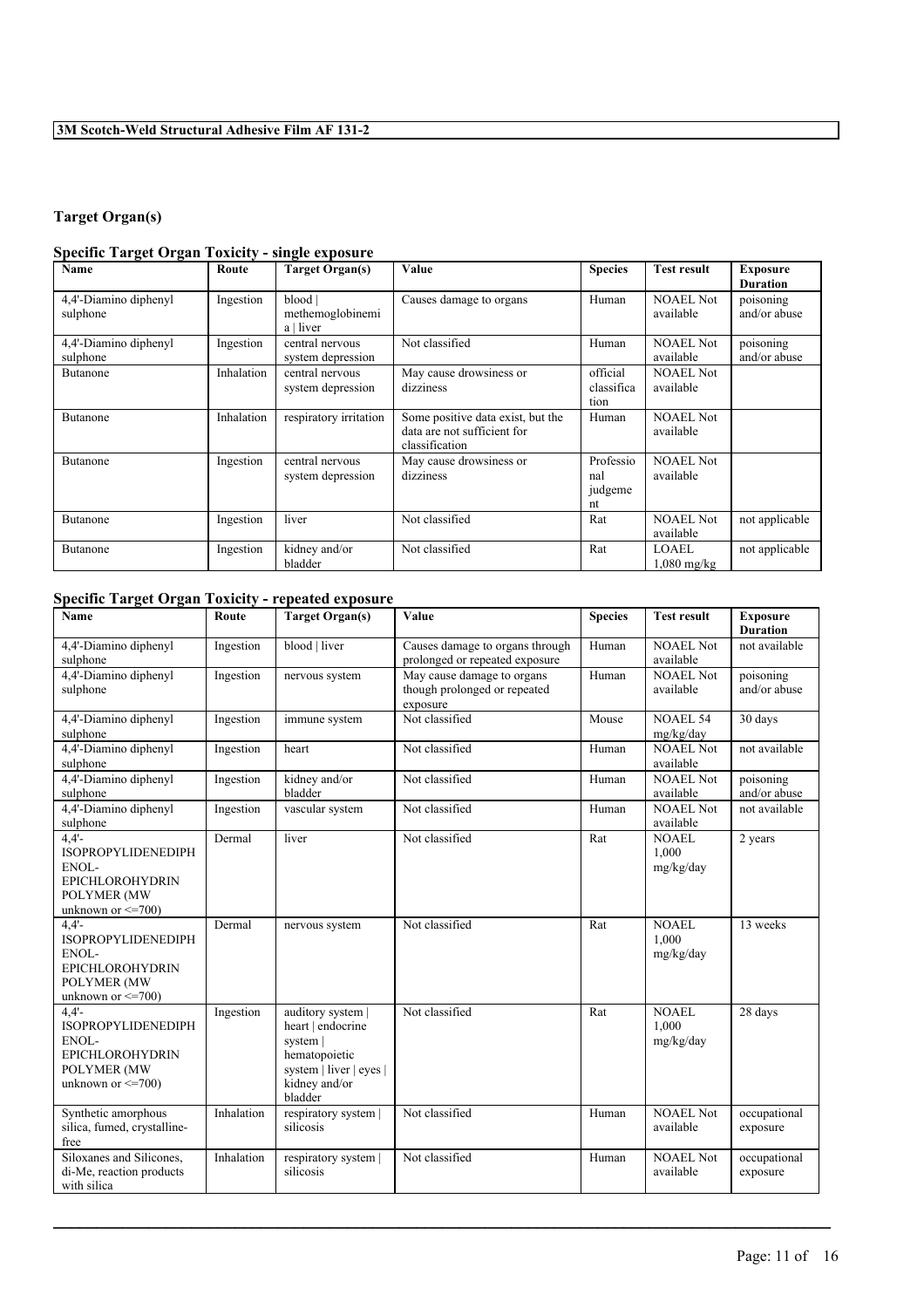| Butanone | Dermal     | nervous system                                                                                                                                                                               | Not classified | Guinea<br>pig | <b>NOAEL Not</b><br>available | 31 weeks |
|----------|------------|----------------------------------------------------------------------------------------------------------------------------------------------------------------------------------------------|----------------|---------------|-------------------------------|----------|
| Butanone | Inhalation | liver   kidney and/or<br>bladder   heart  <br>endocrine system  <br>gastrointestinal tract<br>bone, teeth, nails,<br>and/or hair $ $<br>hematopoietic<br>system   immune<br>system   muscles | Not classified | Rat           | <b>NOAEL 14.7</b><br>mg/l     | 90 days  |
| Butanone | Ingestion  | liver                                                                                                                                                                                        | Not classified | Rat           | <b>NOAEL Not</b><br>available | 7 days   |
| Butanone | Ingestion  | nervous system                                                                                                                                                                               | Not classified | Rat           | <b>NOAEL 173</b><br>mg/kg/day | 90 days  |

### **Aspiration Hazard**

For the component/components, either no data is currently available or the data is not sufficient for classification.

Please contact the address or phone number listed on the first page of the SDS for additional toxicological information **on this material and/or its components.**

# **SECTION 12: Ecological information**

The information below may not agree with the EU material classification in Section 2 and/or the ingredient classifications in Section 3 if specific ingredient classifications are mandated by a competent authority. In addition, statements and data presented in Section 12 are based on UN GHS calculation rules and classifications derived from **3M assessments.**

### **12.1. Toxicity**

No product test data available.

| <b>Material</b>                                                           | CAS#                | Organism      | <b>Type</b>                                                 | <b>Exposure</b> | <b>Test endpoint</b> | <b>Test result</b> |
|---------------------------------------------------------------------------|---------------------|---------------|-------------------------------------------------------------|-----------------|----------------------|--------------------|
| Epoxy resin                                                               | <b>Trade Secret</b> |               | Data not available<br>or insufficient for<br>classification |                 |                      |                    |
| 4,4'-Diamino diphenyl<br>sulphone                                         | 80-08-0             | Common Carp   | Experimental                                                | 96 hours        | LC50                 | $>100$ mg/l        |
| 4,4'-Diamino diphenyl<br>sulphone                                         | $80-08-0$           | Green algae   | Experimental                                                | 72 hours        | <b>EC50</b>          | $2.7$ mg/l         |
| 4,4'-Diamino diphenyl<br>sulphone                                         | $80-08-0$           | Green algae   | Experimental                                                | 72 hours        | <b>NOEC</b>          | $0.22$ mg/l        |
| 4,4'-Diamino diphenyl<br>sulphone                                         | $80-08-0$           | Water flea    | Experimental                                                | 21 days         | <b>NOEC</b>          | $0.22$ mg/l        |
| $p-(2,3-\epsilon poxypropoxy)$ -<br>$N.N-bis(2,3-$<br>epoxypropyl)aniline | $15026 - 74 - 4$    | Water flea    | Estimated                                                   | 48 hours        | <b>EC50</b>          | $18 \text{ mg/l}$  |
| $p-(2,3-\epsilon poxypropoxy)$ -<br>$N,N-bis(2,3-$<br>epoxypropyl)aniline | 5026-74-4           | Common Carp   | Experimental                                                | 96 hours        | LC50                 | $4.2$ mg/l         |
| $p-(2,3-\epsilon poxypropoxy)$ -<br>$N,N-bis(2,3-$<br>epoxypropyl)aniline | 5026-74-4           | Green algae   | Experimental                                                | 96 hours        | <b>EC50</b>          | $13$ mg/l          |
| $p-(2,3-\epsilon poxypropoxy)$ -<br>$N.N-bis(2,3-$<br>epoxypropyl)aniline | 5026-74-4           | Green algae   | Experimental                                                | 96 hours        | <b>NOEC</b>          | $4.2$ mg/l         |
| $p-(2,3-\epsilon poxypropoxy)$ -<br>$N,N-bis(2,3-$<br>epoxypropyl)aniline | 5026-74-4           | Water flea    | Experimental                                                | 21 days         | <b>NOEC</b>          | $0.42$ mg/l        |
| 4.4'<br><b>ISOPROPYLIDENEDI</b><br>PHENOL-                                | 25068-38-6          | Rainbow trout | Estimated                                                   | 96 hours        | LC50                 | $2 \text{ mg/l}$   |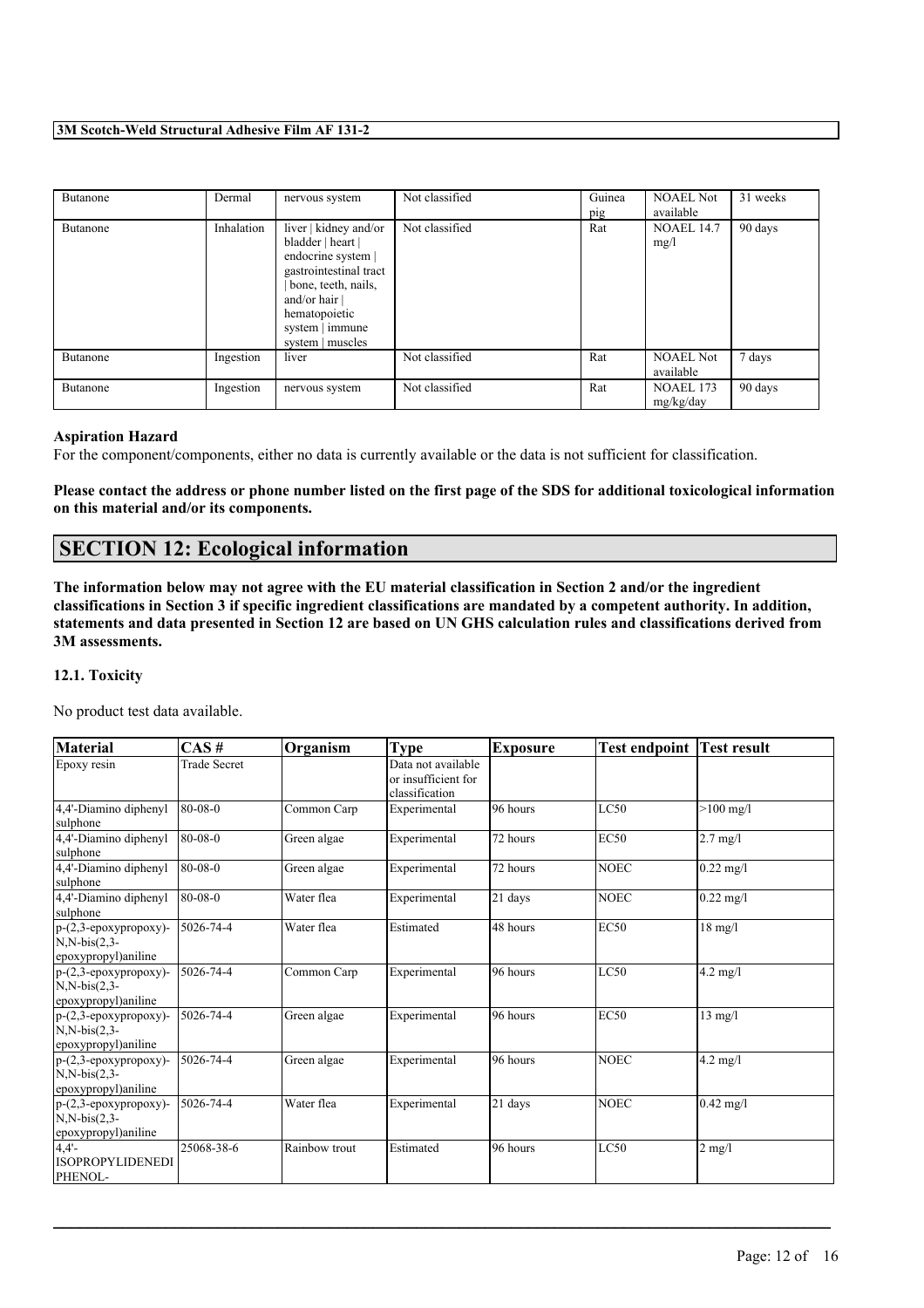| <b>EPICHLOROHYDRIN</b>  |             |                |                     |                      |                   |                    |
|-------------------------|-------------|----------------|---------------------|----------------------|-------------------|--------------------|
| POLYMER (MW             |             |                |                     |                      |                   |                    |
| unknown or $\leq$ =700) |             |                |                     |                      |                   |                    |
| $4.4'$ -                | 25068-38-6  | Water flea     | Estimated           | 48 hours             | LC50              | $1.8$ mg/l         |
| <b>ISOPROPYLIDENEDI</b> |             |                |                     |                      |                   |                    |
| PHENOL-                 |             |                |                     |                      |                   |                    |
| <b>EPICHLOROHYDRIN</b>  |             |                |                     |                      |                   |                    |
| POLYMER (MW             |             |                |                     |                      |                   |                    |
| unknown or $\leq$ =700) |             |                |                     |                      |                   |                    |
| $4.4'$ -                | 25068-38-6  | Green Algae    | Experimental        | 72 hours             | <b>EC50</b>       | $>11$ mg/l         |
| <b>ISOPROPYLIDENEDI</b> |             |                |                     |                      |                   |                    |
| PHENOL-                 |             |                |                     |                      |                   |                    |
| <b>EPICHLOROHYDRIN</b>  |             |                |                     |                      |                   |                    |
| POLYMER (MW             |             |                |                     |                      |                   |                    |
| unknown or $\leq$ =700) |             |                |                     |                      |                   |                    |
| $4,4'-$                 | 25068-38-6  | Green Algae    |                     | 72 hours             | <b>NOEC</b>       | $4.2 \text{ mg/l}$ |
| <b>ISOPROPYLIDENEDI</b> |             |                | Experimental        |                      |                   |                    |
|                         |             |                |                     |                      |                   |                    |
| PHENOL-                 |             |                |                     |                      |                   |                    |
| <b>EPICHLOROHYDRIN</b>  |             |                |                     |                      |                   |                    |
| <b>POLYMER (MW</b>      |             |                |                     |                      |                   |                    |
| unknown or $\leq$ 700)  |             |                |                     |                      |                   |                    |
| 4.4'                    | 25068-38-6  | Water flea     | Experimental        | 21 days              | <b>NOEC</b>       | $0.3$ mg/l         |
| <b>ISOPROPYLIDENEDI</b> |             |                |                     |                      |                   |                    |
| PHENOL-                 |             |                |                     |                      |                   |                    |
| <b>EPICHLOROHYDRIN</b>  |             |                |                     |                      |                   |                    |
| POLYMER (MW             |             |                |                     |                      |                   |                    |
| unknown or $\leq$ 700)  |             |                |                     |                      |                   |                    |
| Synthetic amorphous     | 112945-52-5 | Green Algae    | Experimental        | 72 hours             | <b>EC50</b>       | $>100$ mg/l        |
| silica, fumed,          |             |                |                     |                      |                   |                    |
| crystalline-free        |             |                |                     |                      |                   |                    |
| Synthetic amorphous     | 112945-52-5 | Water flea     | Experimental        | 24 hours             | EC50              | $>100$ mg/l        |
| silica, fumed,          |             |                |                     |                      |                   |                    |
| crystalline-free        |             |                |                     |                      |                   |                    |
| Synthetic amorphous     | 112945-52-5 | Zebra Fish     | Experimental        | 96 hours             | LC50              | $>100$ mg/l        |
| silica, fumed,          |             |                |                     |                      |                   |                    |
| crystalline-free        |             |                |                     |                      |                   |                    |
| Synthetic amorphous     | 112945-52-5 | Green Algae    | Experimental        | 72 hours             | <b>NOEC</b>       | $60$ mg/l          |
| silica, fumed,          |             |                |                     |                      |                   |                    |
| crystalline-free        |             |                |                     |                      |                   |                    |
| Siloxanes and           | 67762-90-7  |                | Data not available  |                      |                   |                    |
| Silicones, di-Me,       |             |                | or insufficient for |                      |                   |                    |
| reaction products with  |             |                | classification      |                      |                   |                    |
| silica                  |             |                |                     |                      |                   |                    |
| Butanone                | 78-93-3     | Fathead minnow | Experimental        | 96 hours             | LC50              | $2,993$ mg/l       |
|                         |             |                |                     |                      |                   |                    |
| <b>Butanone</b>         | 78-93-3     | Green algae    | Experimental        | 96 hours             | <b>EC50</b>       | $2,029$ mg/l       |
|                         |             |                |                     |                      |                   |                    |
|                         |             |                |                     |                      |                   |                    |
| Butanone                | 78-93-3     | Water flea     | Experimental        | 48 hours             | <b>EC50</b>       | $308$ mg/l         |
|                         |             |                |                     |                      |                   |                    |
| <b>Butanone</b>         | 78-93-3     | Green Algae    | Experimental        | 96 hours             | Effect            | 1,289 mg/l         |
|                         |             |                |                     |                      | Concentration 10% |                    |
| <b>Butanone</b>         | 78-93-3     | Water flea     | Experimental        | $21 \overline{days}$ | <b>NOEC</b>       | $100$ mg/l         |
|                         |             |                |                     |                      |                   |                    |

# **12.2. Persistence and degradability**

| Material                                                              | <b>CAS Nbr</b> | <b>Test type</b>                  | Duration | <b>Study Type</b>                           | <b>Test result</b>  | <b>Protocol</b>                          |
|-----------------------------------------------------------------------|----------------|-----------------------------------|----------|---------------------------------------------|---------------------|------------------------------------------|
| Epoxy resin                                                           | Trade Secret   | Data not availbl-<br>insufficient |          |                                             | IN/A                |                                          |
| 4,4'-Diamino diphenyl<br>sulphone                                     | 80-08-0        | Experimental<br>Biodegradation    | 28 days  | <b>BOD</b>                                  | $\leq$ 1% weight    | <b>OECD 301D - Closed bottle</b><br>test |
| p-(2,3-epoxypropoxy)-N,N- 5026-74-4<br>$bis(2,3-epoxypropyl)$ aniline |                | Experimental<br>Hydrolysis        |          | Hydrolytic half-life $ 4.1$ days (t $1/2$ ) |                     | Other methods                            |
| p-(2,3-epoxypropoxy)-N,N- 5026-74-4<br>$bis(2,3-epoxypropyl)$ aniline |                | Experimental<br>Biodegradation    | 29 days  | CO <sub>2</sub> evolution                   | $\leq 10 \%$ weight | OECD 301B - Modified<br>sturm or CO2     |
| 4.4'<br>ISOPROPYLIDENEDIPHE                                           | 25068-38-6     | Experimental<br>Hydrolysis        |          | Hydrolytic half-life 117 hours (t)          | 1/2)                | Other methods                            |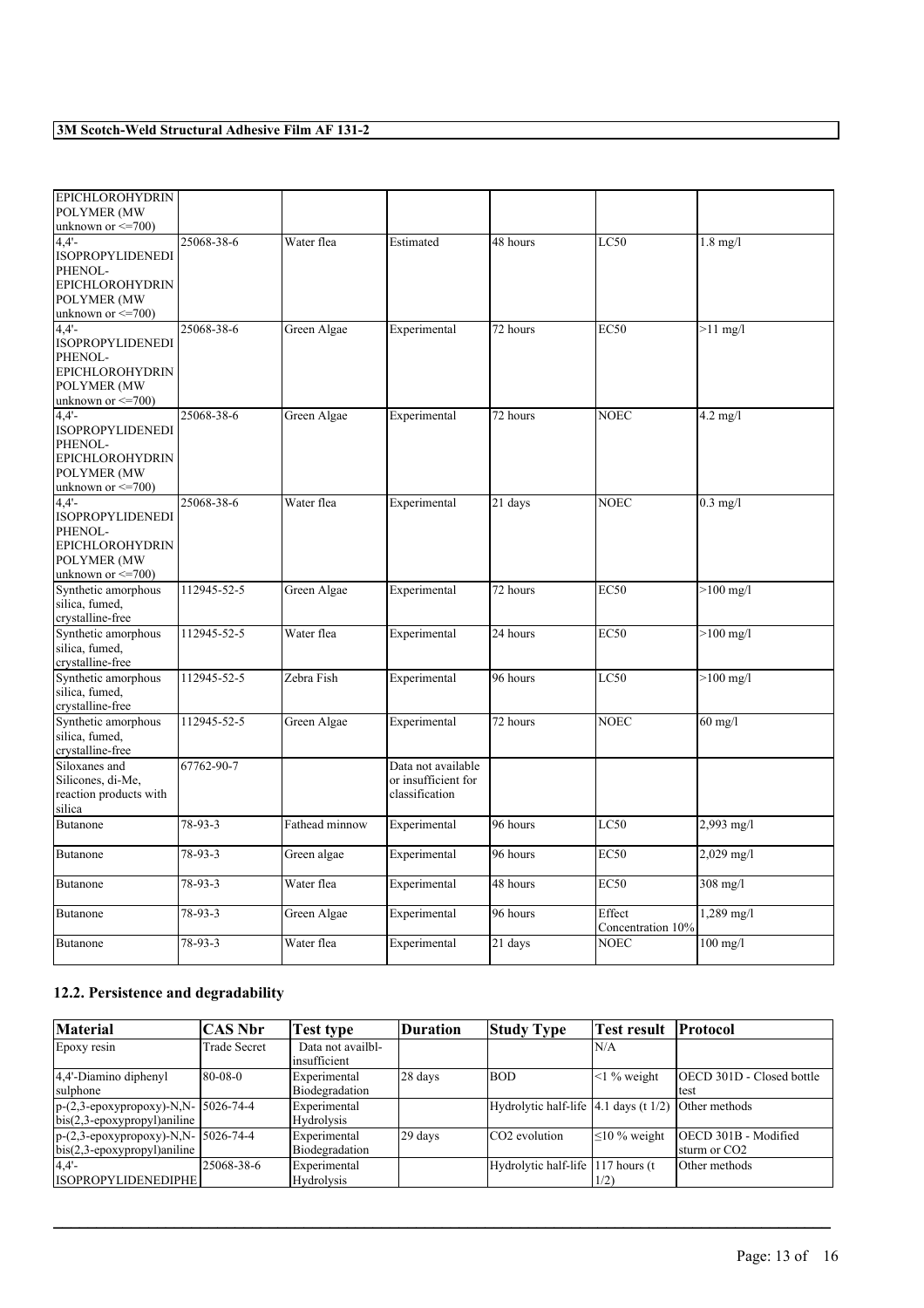| NOL-<br><b>EPICHLOROHYDRIN</b><br>POLYMER (MW unknown<br>or $\leq$ 700)                                      |             |                                   |         |            |                           |                                                   |
|--------------------------------------------------------------------------------------------------------------|-------------|-----------------------------------|---------|------------|---------------------------|---------------------------------------------------|
| 4.4'<br><b>ISOPROPYLIDENEDIPHE</b><br>NOL<br><b>EPICHLOROHYDRIN</b><br>POLYMER (MW unknown<br>or $\leq$ 700) | 25068-38-6  | Experimental<br>Biodegradation    | 28 days | <b>BOD</b> |                           | 5 %BOD/COD OECD 301F - Manometric<br>respirometry |
| Synthetic amorphous silica,<br>fumed, crystalline-free                                                       | 112945-52-5 | Data not availbl-<br>insufficient |         |            | N/A                       |                                                   |
| Siloxanes and Silicones, di- 67762-90-7<br>Me, reaction products with<br>silica                              |             | Data not availbl-<br>insufficient |         |            | N/A                       |                                                   |
| Butanone                                                                                                     | $78-93-3$   | Experimental<br>Biodegradation    | 28 days | <b>BOD</b> | 198 %<br><b>BOD/ThBOD</b> | <b>IOECD 301D - Closed bottle</b><br>test         |

### **12.3 : Bioaccumulative potential**

| <b>Material</b>                                                                                               | Cas No.      | <b>Test type</b>                                            | <b>Duration</b> | <b>Study Type</b> | <b>Test result</b> | Protocol      |
|---------------------------------------------------------------------------------------------------------------|--------------|-------------------------------------------------------------|-----------------|-------------------|--------------------|---------------|
| Epoxy resin                                                                                                   | Trade Secret | Data not available<br>or insufficient for<br>classification | N/A             | N/A               | N/A                | N/A           |
| 4,4'-Diamino diphenyl<br>sulphone                                                                             | 80-08-0      | Experimental<br>Bioconcentration                            |                 | Log Kow           | 10.97              | Other methods |
| $p-(2,3-\epsilon poxypropoxy)$ -<br>$N, N-bis(2,3-$<br>epoxypropyl)aniline                                    | 5026-74-4    | Estimated<br>Bioconcentration                               |                 | Log Kow           | 10.87              | Other methods |
| 4.4'<br><b>ISOPROPYLIDENEDIPH</b><br>ENOL-<br><b>EPICHLOROHYDRIN</b><br>POLYMER (MW unknown<br>or $\leq$ 700) | 25068-38-6   | Experimental<br>Bioconcentration                            |                 | Log Kow           | 3.242              | Other methods |
| Synthetic amorphous silica, 112945-52-5<br>fumed, crystalline-free                                            |              | Data not available<br>or insufficient for<br>classification | N/A             | N/A               | N/A                | N/A           |
| Siloxanes and Silicones, di-167762-90-7<br>Me, reaction products with<br>silica                               |              | Data not available<br>or insufficient for<br>classification | N/A             | N/A               | N/A                | N/A           |
| Butanone                                                                                                      | 78-93-3      | Experimental<br>Bioconcentration                            |                 | Log Kow           | 0.29               | Other methods |

### **12.4. Mobility in soil**

Please contact manufacturer for more details

### **12.5. Results of the PBT and vPvB assessment**

This material does not contain any substances that are assessed to be a PBT or vPvB

#### **12.6. Other adverse effects**

No information available.

# **SECTION 13: Disposal considerations**

#### **13.1 Waste treatment methods**

Dispose of contents/ container in accordance with the local/regional/national/international regulations.

Dispose of completely cured (or polymerized) material in a permitted industrial waste facility. Empty drums/barrels/containers used for transporting and handling hazardous chemicals (chemical substances/mixtures/preparations classified as Hazardous as per applicable regulations) shall be considered, stored, treated & disposed of as hazardous wastes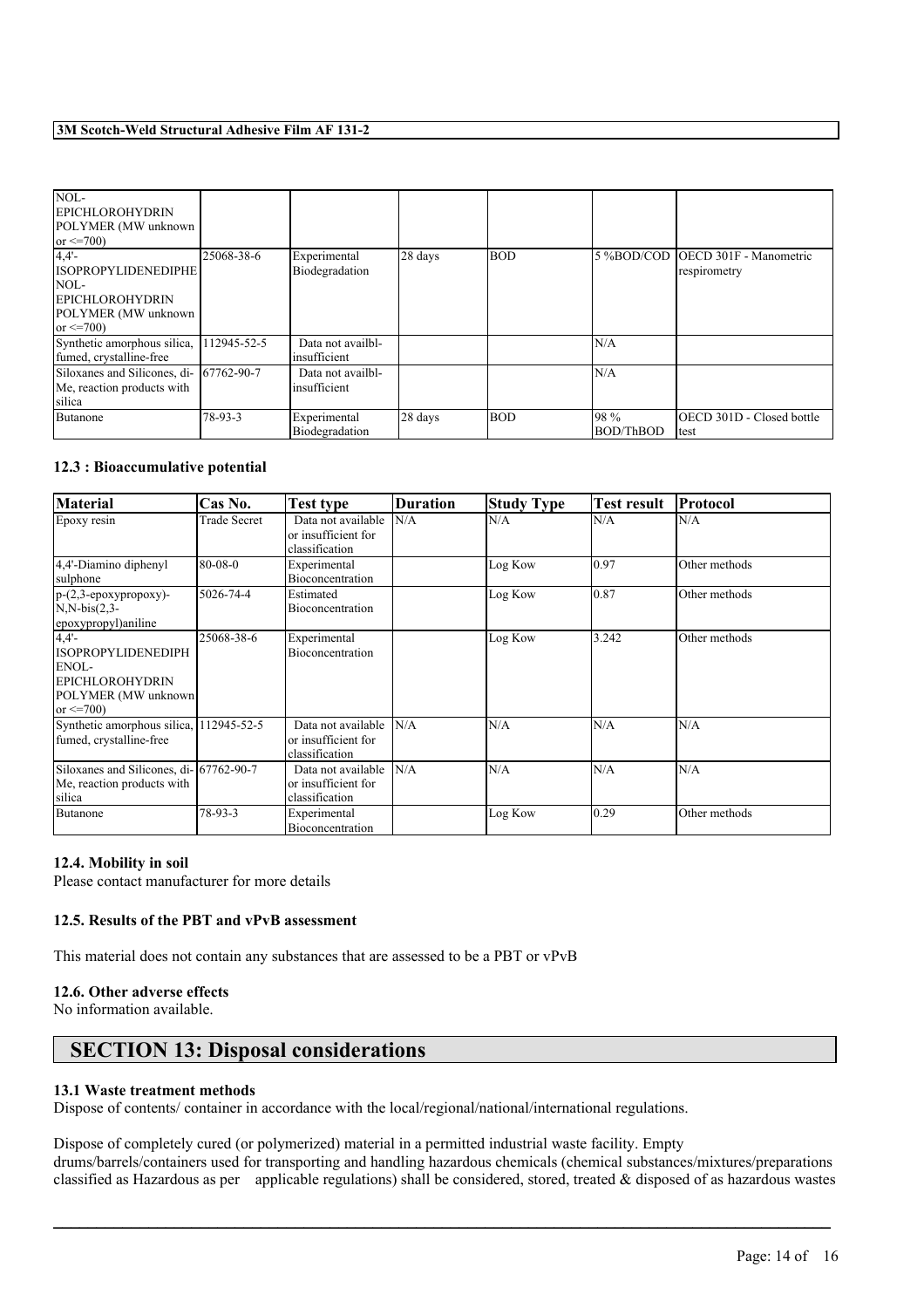unless otherwise defined by applicable waste regulations. Consult with the respective regulating authorities to determine the available treatment and disposal facilities.

The coding of a waste stream is based on the application of the product by the consumer. Since this is out of the control of 3M, no waste code(s) for products after use will be provided. Please refer to the European Waste Code (EWC - 2000/532/EC and amendments) to assign the correct waste code to your waste stream. Ensure national and/or regional regulations are complied with and always use a licensed waste contractor.

#### **EU waste code (product as sold)**

08 04 09\* Waste adhesives and sealants containing organic solvents or other dangerous substances 20 01 27\* Paint, inks, adhesives and resins containing dangerous substances

# **SECTION 14: Transportation information**

#### 62-3157-5506-6

#### **Component 1**

**ADR/RID:** UN3077, NOT RESTRICTED AS PER SPECIAL PROVISION 375, ENVIRONMENTALLY HAZARDOUS SUBSTANCE EXEMPTION, (EPOXY RESIN), P,P'DIAMINODIPHENYL SULFONE, III, --. **IMDG-CODE:** UN3077, NOT RESTRICTED AS PER IMDG CODE 2.10.2.7, MARINE POLLUTANT EXCEPTION, (EPOXY RESIN), P,P'DIAMINODIPHENYL SULFONE, III, IMDG-Code segregation code: NONE, Marine Pollutant, (EPOXY RESIN), EMS: --. **ICAO/IATA:** UN3077, NOT RESTRICTED AS PER SPECIAL PROVISION A197, ENVIRONMENTALLY HAZARDOUS SUBSTANCE EXCEPTION, (EPOXY RESIN), P,P'DIAMINODIPHENYL SULFONE, III.

#### **Component 2**

**ADR/RID:** UN1845, CARBON DIOXID, SOLID, AS COOLANT, --. **IMDG-CODE:** UN1845, CARBON DIOXIDE, SOLID, (DRY ICE), AS COOLANT(FORBIDDEN FOR SEA EXCEPT FOR SHORT EUROPEAN FERRYCROSSINGS), 9., IMDG-Code segregation code: NONE, longer distance allowed in Reefer Container, EMS: FC,SV.

**ICAO/IATA:** UN1845, CARBON DIOXIDE, SOLID, 9..

# **SECTION 15: Regulatory information**

### **15.1. Safety, health and environmental regulations/legislation specific for the substance or mixture**

# **Carcinogenicity**

4,4'-Diamino diphenyl sulphone 80-08-0 Gr. 3: Not classifiable International Agency

**Ingredient CAS Nbr Classification Regulation**

for Research on Cancer

#### **15.2. Chemical Safety Assessment**

A chemical safety assessment has not been carried out for this mixture. Chemical safety assessments for the contained substances may have been carried out by the registrants of the substances in accordance with Regulation (EC) No 1907/2006, as amended.

 $\mathcal{L}_\mathcal{L} = \mathcal{L}_\mathcal{L} = \mathcal{L}_\mathcal{L} = \mathcal{L}_\mathcal{L} = \mathcal{L}_\mathcal{L} = \mathcal{L}_\mathcal{L} = \mathcal{L}_\mathcal{L} = \mathcal{L}_\mathcal{L} = \mathcal{L}_\mathcal{L} = \mathcal{L}_\mathcal{L} = \mathcal{L}_\mathcal{L} = \mathcal{L}_\mathcal{L} = \mathcal{L}_\mathcal{L} = \mathcal{L}_\mathcal{L} = \mathcal{L}_\mathcal{L} = \mathcal{L}_\mathcal{L} = \mathcal{L}_\mathcal{L}$ 

# **SECTION 16: Other information**

#### **List of relevant H statements**

EUH066 Repeated exposure may cause skin dryness or cracking.